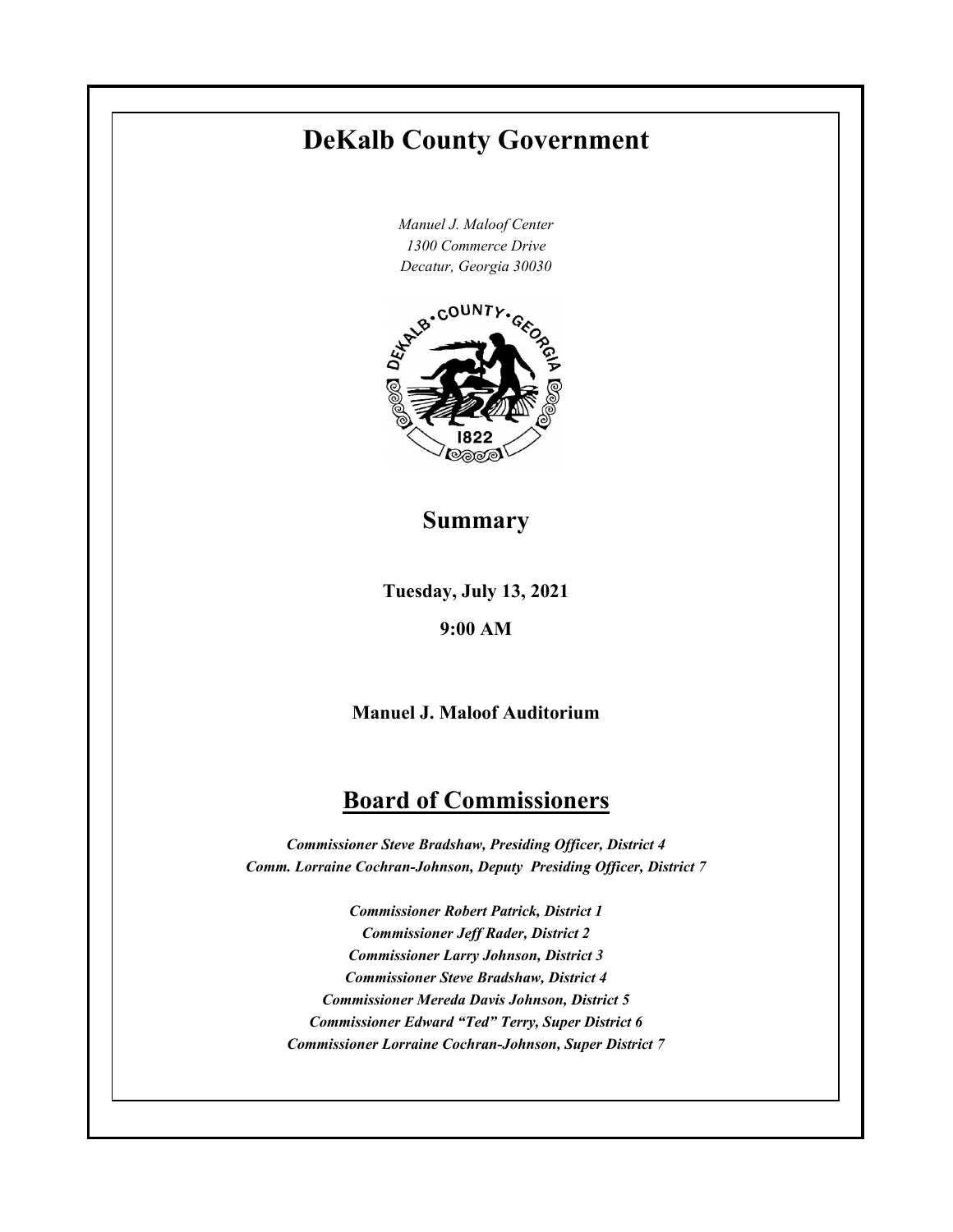**Administration:** Michael Thurmond, CEO, Zachary Williams, Executive Assistant/ Chief Operating Officer, Barbara Sanders-Norwood, County Clerk, Viviane Ernstes, County Attorney

*This meeting will be conducted via teleconference (Zoom). Simultaneous public access to the meeting will be available (1) via live stream on DCTV's webpage, and (2) on DCTVChannel23.TV. Public Comment may be submitted by sending an email no longer than one page to PublicComment@dekalbcountyga.gov which must be received between 9:00 a.m. and 10:00 a.m. on the day of the meeting. Only those emails received during the allotted time may be read aloud and broadcast. Emails received outside of the allotted time will be included in the Public Comments record for the next meeting after the receipt of those emails. The body of your email must include your first and last name, followed by your address. By submitting an email at any time for public comment, you agree to have your name, address, and email broadcast on the teleconference (Zoom) and entered in the record/minutes. Abusive, profane or derogatory language will not be permitted. The Public Comment segment will not exceed 30 minutes and individual emails will be read by the Clerk for no more than 3 minutes each. The County reserves the right, at the County's sole discretion, to (1) add your email to the record/minutes without reading any of it into the broadcast or (2) add your email to the record/minutes and read all or a portion of your email into the broadcast*

## **A. INSPIRATIONAL**

Pastor Lee May - Transforming Faith Church

## **PLEDGE OF ALLEGIANCE**

Commissioner Larry Johnson - District 3

## **B. PRESENTATIONS**

COVID-19 Response - CEO Michael Thurmond

## **C. COMMENTS FROM THE PUBLIC**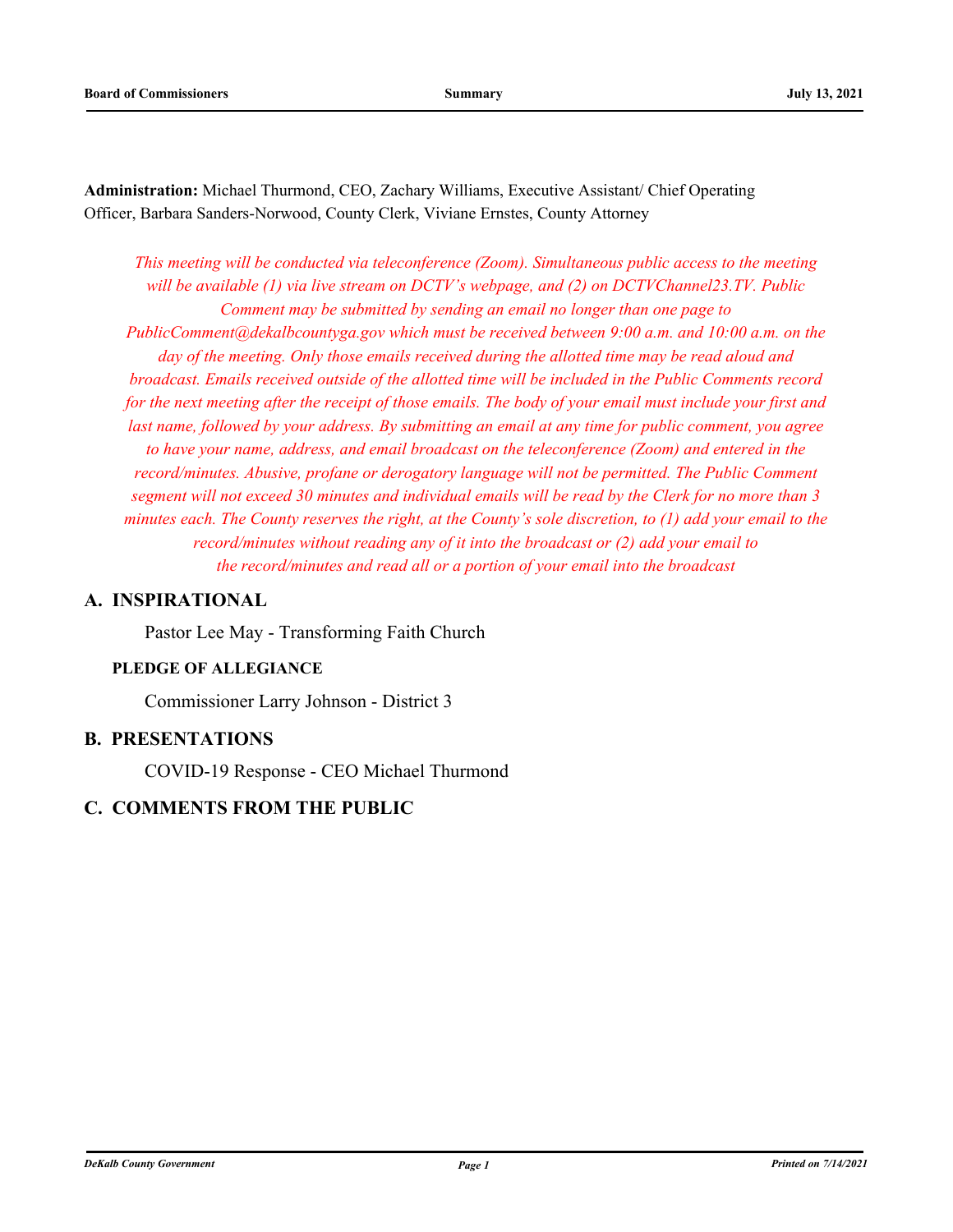*Public Comment may be submitted by sending an email no longer than one page to PublicComment@dekalbcountyga.gov which must be received between 9:00 a.m. and 10:00 a.m. on the day of the meeting. Only those emails received during the allotted time may be read aloud and broadcast. Emails received outside of the allotted time will be included in the Public Comments record for the next meeting after the receipt of those emails. The body of your email must include your first and last name, followed by your address. By submitting an email at any time for public comment, you agree to have your name, address, and email broadcast on the teleconference (Zoom) and entered in the record/minutes. Abusive, profane or derogatory language will not be permitted. The Public Comment segment will not exceed 30 minutes and individual emails will be read by the Clerk for no more than 3 minutes each. The County reserves the right, at the County's sole discretion, to (1) add your email to the record/minutes without reading any of it into the broadcast or (2) add your email to the record/minutes and read all or a portion of your email into the broadcast.*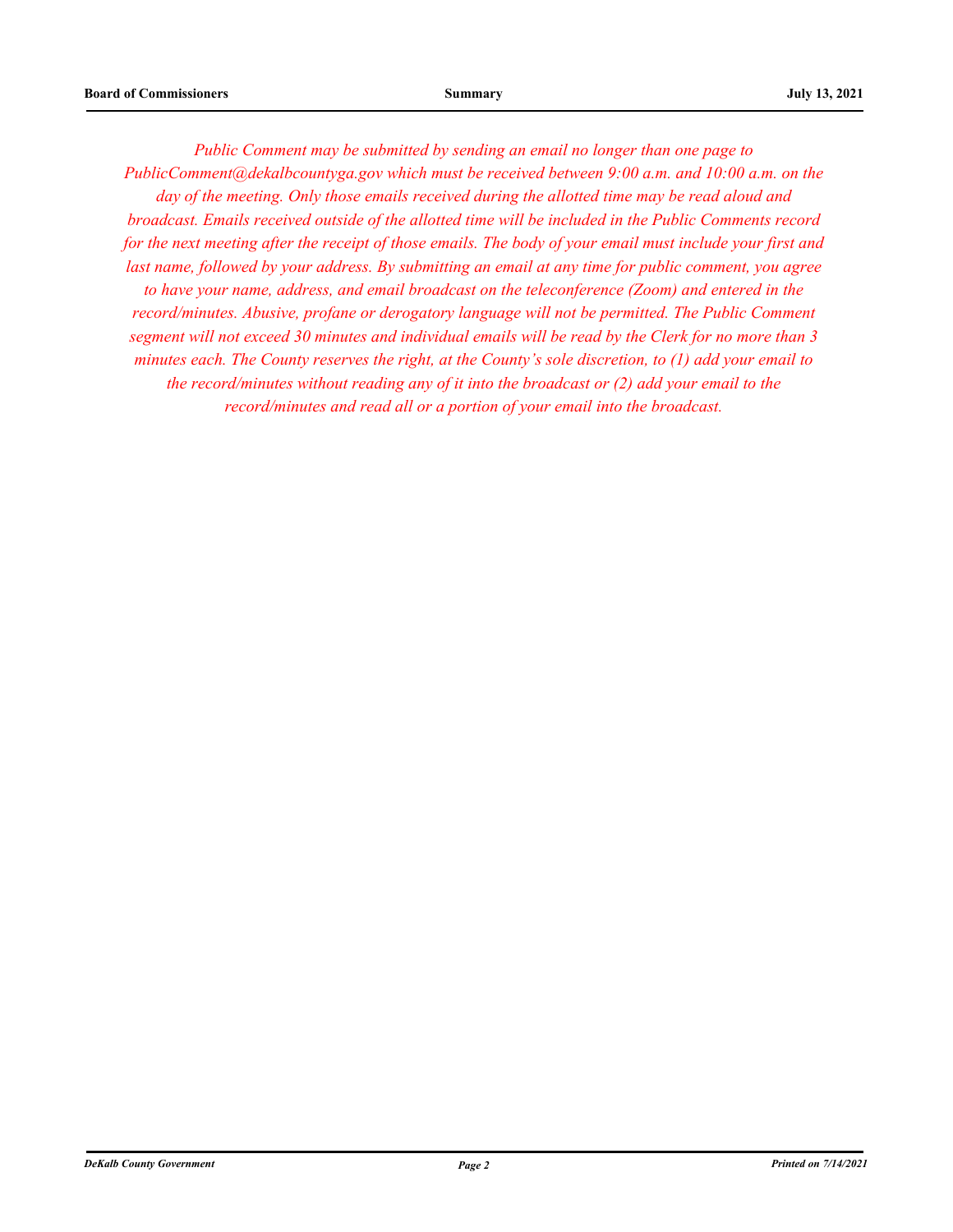1. Martha Gross, 2855 Briarcliff Road, DeKalb County - Before the Board votes to give away hard earned tax payer monies to a high-end apartment project the Related Company is doing in Brookhaven, I want you all to question the economic development people about their motives and the alternatives. I hold a masters in Economic Development and have handled nearly \$2 Billion in commercial real estate over the years. The way economic development is traditionally used is to secure employment generators that other localities are competing to secure. Those coveted employment generators are expected to produce quality jobs that will boost the local economy with downstream spending from the employment income generated. Economic Development can also be used to stimulate development in an underserved area, with ample supply and weak demand – like parts of south and east DeKalb. Related Company tried to get the zoning they needed to develop in Unincorporated DeKalb. They felt the door was closed on them so they, along with the contiguous redevelopment parcels opted to annex into Brookhaven. There they got an unprecedented zoning density and did nothing to upgrade the roads outside of their newly annexed area, saying that is not their issue, but DeKalb County's to address. With the annexation into Brookhaven, we lost the TAD funds that should have been generated by such development and would have helped us upgrade the infrastructure. Why on earth is DeKalb trying to give this developer our tax money AFTER they annexed into Brookhaven

and got unprecedented density and other entitlements? Why reward entities who have already annex into Brookhaven, only to be rewarded with densities they could not obtain in Unincorporated DeKalb? I personally know several developers who would gladly do this project without that freebie. If not, then the market solution is a price reduction – not a bad thing, considering the seller has been a greedy slumlord whose illegal nightclubs have caused us great heartache. If the goal is to increase affordable housing, then look at one of the new projects, such as the vacant Whole Foods site, and work with the winning bidder to grant them the tax incentives and density they need to both create more affordable housing and prevent them from annexing into Brookhaven. Many of the developers looking at the site are already considering annexation, so THIS is the time to use some economic development leverage, not AFTER they annex into Brookhaven and get the densities they want.

2. Stephen Binney, (No Address) - Good Morning Commissioners, CEO Thurmond is an old style politician. During his time at the school board he isolated himself from the School Board members. Using his managers to bring his edicts to the Board for approval. Now that he is CEO of Dekalb County his management style has not changed. Mr Thurmond is even unwilling to appoint his member to the Charter Review Commission to evaluate Dekalb County's form of government. I believe his is the only appointed not yet made. With just one appointment the people of Dekalb County could have the ability to study if our current form of government has had any influence or our past and current problems. Suggesting changes that might enhance our County's ability to improve its governmental systems in the future. You and only you Mr Thurmond are standing in the way of this process. Why? Many old time politicians are too greedy or afraid to share their power once they get it. Are you scared or greedy Mr Thurmond? The most efficient type of government is one with transparency, one with open discussions, and where all opinions are desired and used to solve our current problems. I would think that CEO Thurmond would want to have meetings with the Commissioners on all critical issues, so that all parties would have a seat at the table and the responsibilities that go with the decisions made at that table. All thoughts must be fully considered even when the CEO has the final authority to make the final decision. Mr Thurmond did not even inform the commissioners that there was a problem with the TLAC system. When TLAC was started the CEO took all the credit, but when it failed, everyone had to own it. Having watched some of the committee meetings over the last couple of months, I want to thank Mr Rader, Mr Terry, and Ms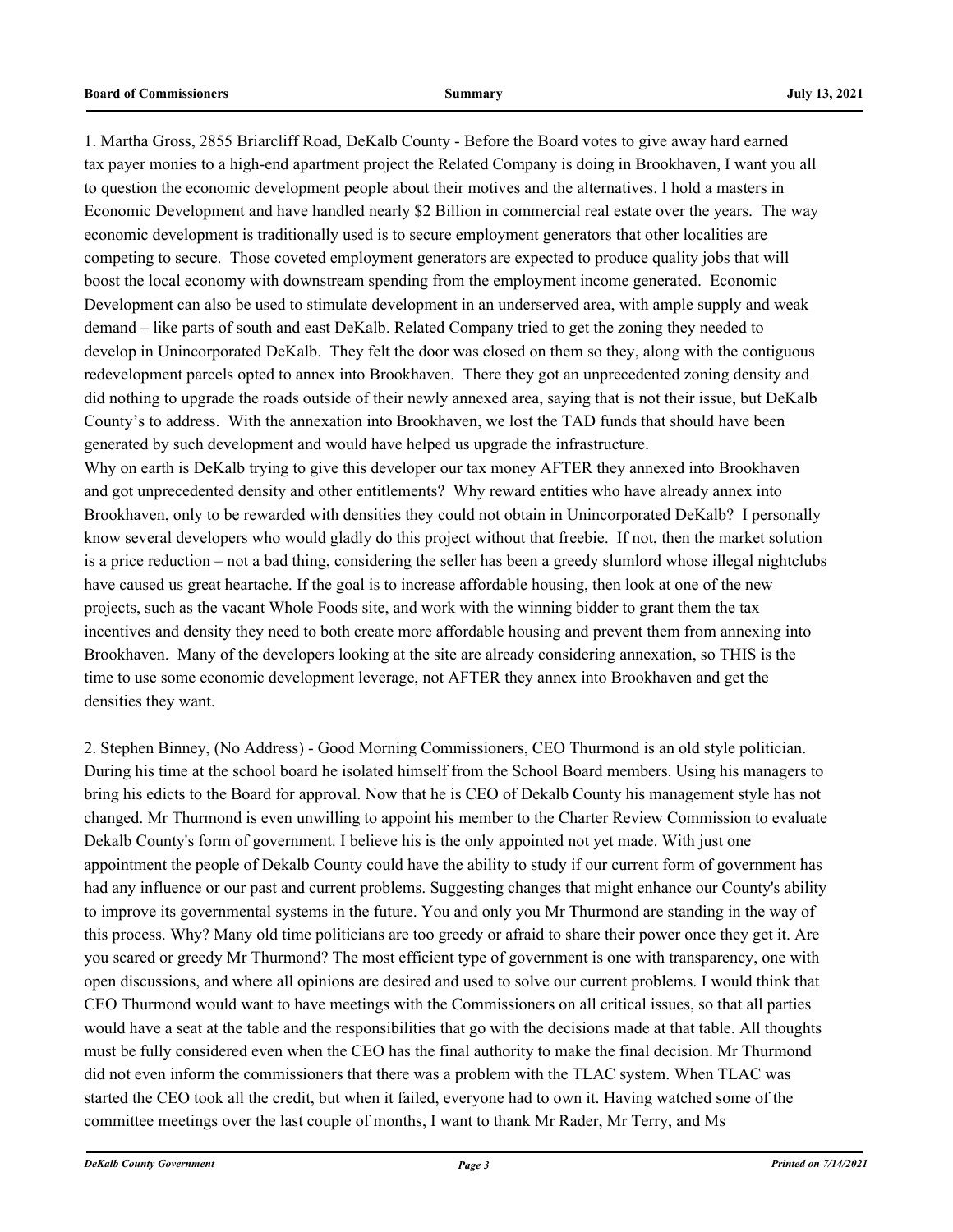Cochran-Johnson for your efforts in trying to get more more cooperation between the CEO's office and the Commissioners and encourage the rest of the Commissions to join in your efforts. Or does \$2.5 million dollars in CARES act funds buy a Commissioner's loyalty? Zach Williams' explanation about Dekalb County's unique form of government not requiring the CEO to consult with Commissioners before sending down policy decisions or budget allocations is is true but does not mean the CEO can't consult with the commissioners if he wanted to. All that is needed is a desire to want to do it. Item #2665, the 2021 Annual Action Plan from HUD, is a perfect example. In the recommended actions in spending the over \$8 million dollars you are asked to authorize the Chief Executive Officer to add any approved and cancel projects that are no longer feasible or needed; and authorize the transfer of funds from the set-aside fund on as needed basis to cover any approved listed projects. The CEO will have no responsibility to tell you if he is changing projects or moving money around. Perhaps ignorance is bliss. Thank you for your time and consideration,

3. Dr. Ed Williams, P.O. Box 361626 Decatur, Georgia 30036 - Good Morning Commissioners: My Name is Ed Williams, I have lived in unincorporated south DeKalb for over twenty years. I am the chair of the group Concerned Citizens for Effective Government. DeKalb County is the 4th largest county in Georgia, with a large majority African American population. What manner of leadership will the commission provide to move us forward? Thanks to the actions of the county and the state we survived the COVID-19 pandemic now the tax man is going to take our homes. At the end of June, many of us may be put out of our homes and apartments because the eviction and foreclosure moratorium will end that was put in place because of COVID-19. I received my tax bill for this year and it has increased by over 21 percent in one year. This cannot stand. I will certainly appeal my bill. I encourage everyone to appeal their property tax assessment. What is really going on? Has the commission lost touch with reality? How can people pay these higher taxes? Everyone did not get a sixty percent pay raise like the commission. What we need in this county are good-paying jobs, not more taxes. Instead, we are getting less and paying more. There seems to be a disconnect with reality. People are struggling to make ends meet. Is it the county policy to give out Girl Scout cookies and then increase our taxes? I support the Girl Scouts and their mission. I have purchased Girl Scout cookies in the past. How did the county without an announced competitive process to purchase the cookies make such a large purchase? What legal authority did the county use to waive the purchasing policy? Instead of the county using our tax dollars to buy forty thousand Girl Scout cookies, and to increase your salaries by 60 percent, the commission should buy tag readers and come up with a program to assist the homeowner associations and neighborhood watch programs to buy security cameras in their communities. What do citizens get in return for a 21% percent tax increase? More corruption with no-bid and rigged contracts, more dollars stores, more high-density townhomes, and inadequate water and sewer infrastructure to support the development, bloated school system with underachieving schools, fewer banks and fewer grocery stores, and more fast-food restaurants. The commission should reduce the millage rate so that our tax bill is the same as it was last year. The people cannot afford these tax increases and keep their homes. I ask the commission, what is going on? Thank you

4. Fran Mohr, 436 Greenridge Circle Stone Mountain - Commissioners: Regarding the zoning change on Northern Avenue in Clarkston, the Dial Heights subdivision and Northern Avenue neighbors have worked diligently since December 2020 to be responsible, involved, and reasonable advocates for our community and DeKalb County. In all meetings we consistently shared that we preferred the land in question to be protected and left as one of the last areas of greenspace in this community. We also asked that if the land were to be developed, it needed to be done in a responsible fashion that would lessen the impact on traffic and the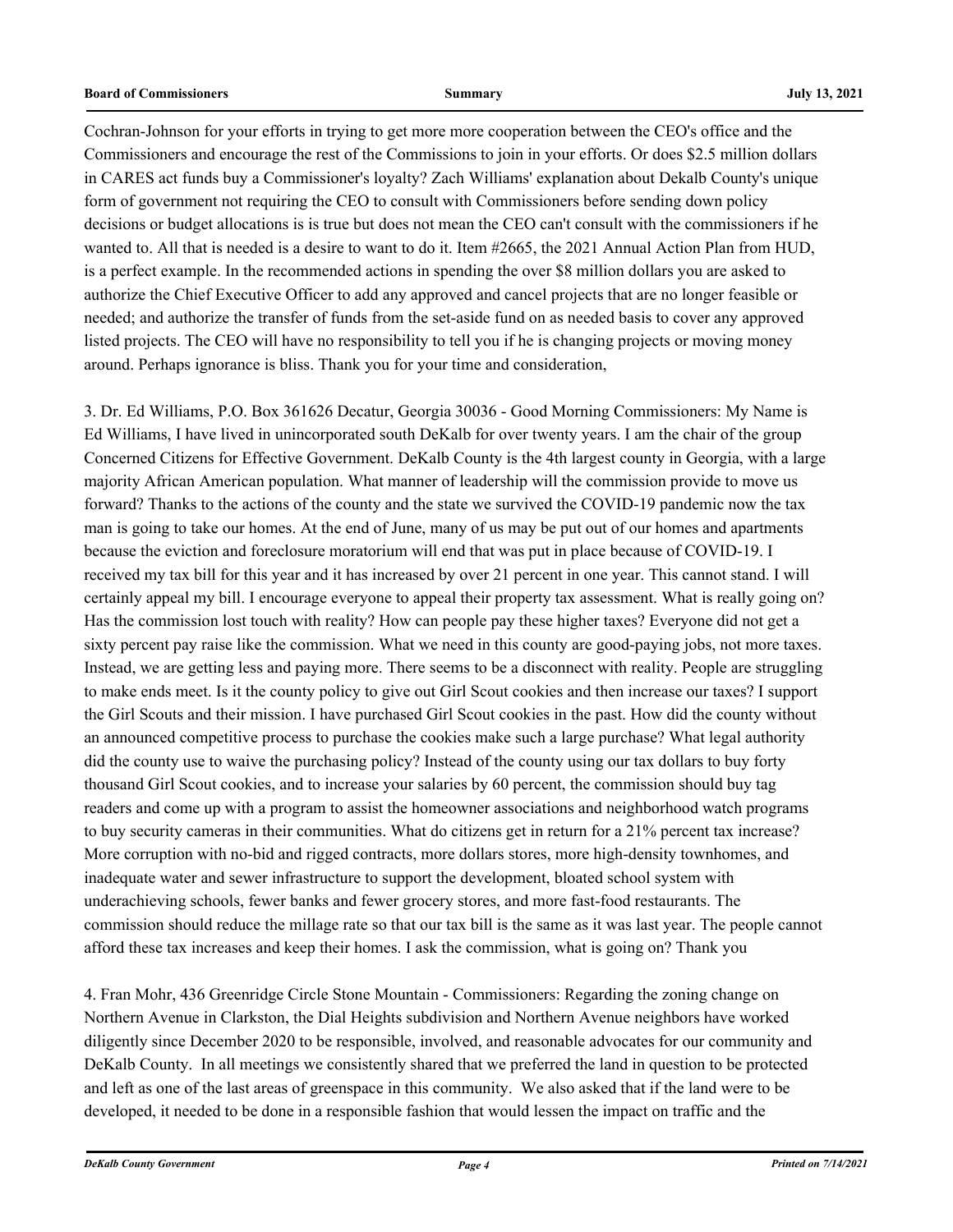county's infrastructure and protect the environment as much as possible. After many months of meetings and collaboration on both sides, we were hoping to end this arduous process feeling we had come to a final consensus. We have received much support and time from our Commissioners and many county departments. We asked to be involved in the final discussions and crafting of the Conditions. We were not included; however, we were relieved to see many of our requests reflected in the Conditions document we received last Friday (July 9). Unfortunately, we learned yesterday afternoon (Monday, July 12) that we did not have the final version and several significant changes had been made impacting our requests. Many of the changes could have been discussed months ago instead of waiting until the last minute (less than 24 hours before your vote) when it was too late to discuss. As of the start of today's meeting, I still do not have the final version of Conditions being presented to you today. These actions do not support the trust, honesty, or transparency I expect and want from my county. Again, I had hoped to attend today's meeting feeling I had been part of a positive consensus. Instead, I am disappointed and feel more like a pawn caught in a DeKalb County checkmate. I hope this system and process will be improved for the citizens of DeKalb County.

## **D. 10:00 A.M. PUBLIC HEARING**

*The DeKalb County Board of Commissioners will hold a Public Hearing during its Regular Business meeting on Tuesday, July 13, 2021 at 10:00 a.m. This meeting will be conducted via teleconference (Zoom). Simultaneous public access to the meeting will be available (1) via live stream on DCTV's webpage, and (2) DCTVChannel23.TV. The public is invited to watch the broadcast on DCTV's UStream link (https://video.ibm.com/channel/dctv-channel-23), or join the meeting using the Zoom link (https://dekalbcountyga.zoom.us/j/7753778046), or by telephone (602-333-0032 or 888-270-9936, conference code: 217687). For those joining the meeting by telephone, please be aware that your phone number may be displayed to the public viewing or participating in the online meeting. The Board will provide 15 minutes of time for citizens to speak in favor of an agenda item, and 15 minutes for citizens to speak in opposition. Citizens who attend the meeting via the Zoom link above may join the public comment queue by raising their hand in the Zoom application, while citizens who attend the meeting via telephone may join the comment queue by pressing # followed by 2. There will be no comment cards, so when you are called upon, please state your name and address for the record. Also, please be conscious of speaking time so that everyone has an opportunity to provide input in the allotted time. Citizens may also email documents for inclusion into the official record by submitting such materials by 9:00 a.m. on the date of the public hearing to PublicHearing@dekalbcountyga.gov.*

#### **Finance**

#### [2021-2680](http://dekalbcountyga.legistar.com/gateway.aspx?m=l&id=/matter.aspx?key=8916)

2021 Budget Revision; Ad Valorem Tax Millage Rates **Approved the substitute**

**Commission District(s):** All

**Public Works - Transportation**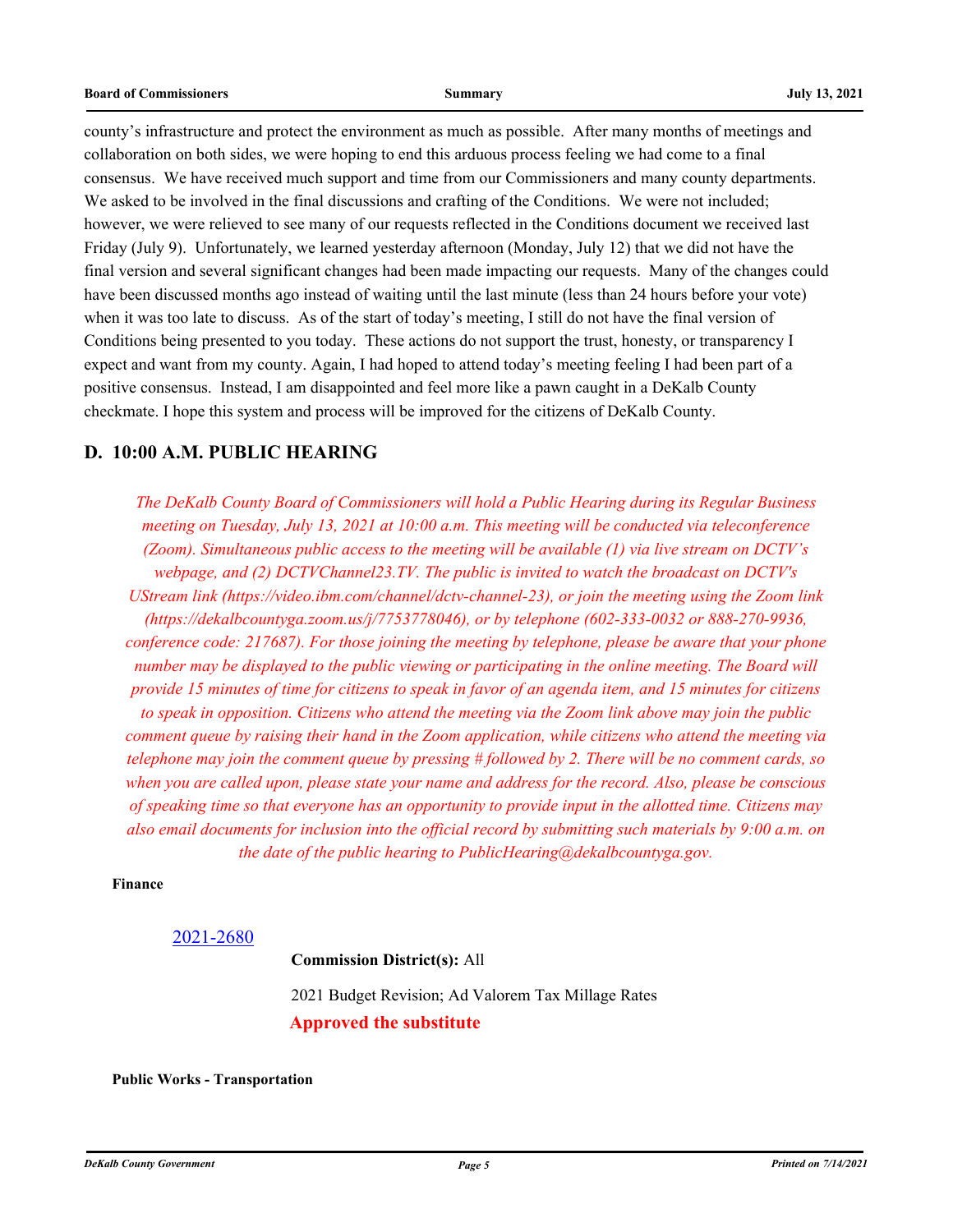#### **Commission District(s):** 5 & 7

Traffic Calming Petition - Alice Ave between Old Greystone Ct and Cypress Trace. Cost to the County is \$15,150.00.

#### **Approved**

#### **"DECISION ONLY" ITEMS – NO PUBLIC HEARING**

#### **Planning & Sustainability**

#### [2021-2120](http://dekalbcountyga.legistar.com/gateway.aspx?m=l&id=/matter.aspx?key=8356)

### **COMMISSION DISTRICT(S): 4 & 6**

Application of Inline Communities LLC c/o Battle Law to rezone properties from R-75 (Residential-Medium Lot-75) and MR-2 (Medium Density Residential-2) District to RSM (Small Lot Residential Mix) District to construct townhomes and single-family detached residences, at 671 Northern Avenue.

## **Deferred to the next meeting, until July 27, 2021, for Decision Only**

## **E. APPEALS**

#### **Planning and Sustainability**

## 2021-2763

#### **COMMISSION DISTRICT(S): 2 & 6**

Appeal of a Decision of the Historic Preservation Commission **Reversed and remanded the Historic Preservation Commission decision approving the subject Certificate of Appropriateness relating to 1354 The ByWay, with direction that the Commission reconsider the application with particular attention to the landscape plan, the role of overstory trees, and Guideline 8.2 (Tree Conservation) of the Design Manual for the Druid Hills Local Historic District.**

## **F. APPOINTMENTS**

#### **Chief Ex[ecutive Office](http://dekalbcountyga.legistar.com/gateway.aspx?m=l&id=/matter.aspx?key=8981)**

#### 2021-2745

**Commission District(s):** All Commission Districts

Appointment to the DeKalb Regional Land Bank Authority Board -

Quinn Green

## **Approved**

## **G. CONSENT AGENDA**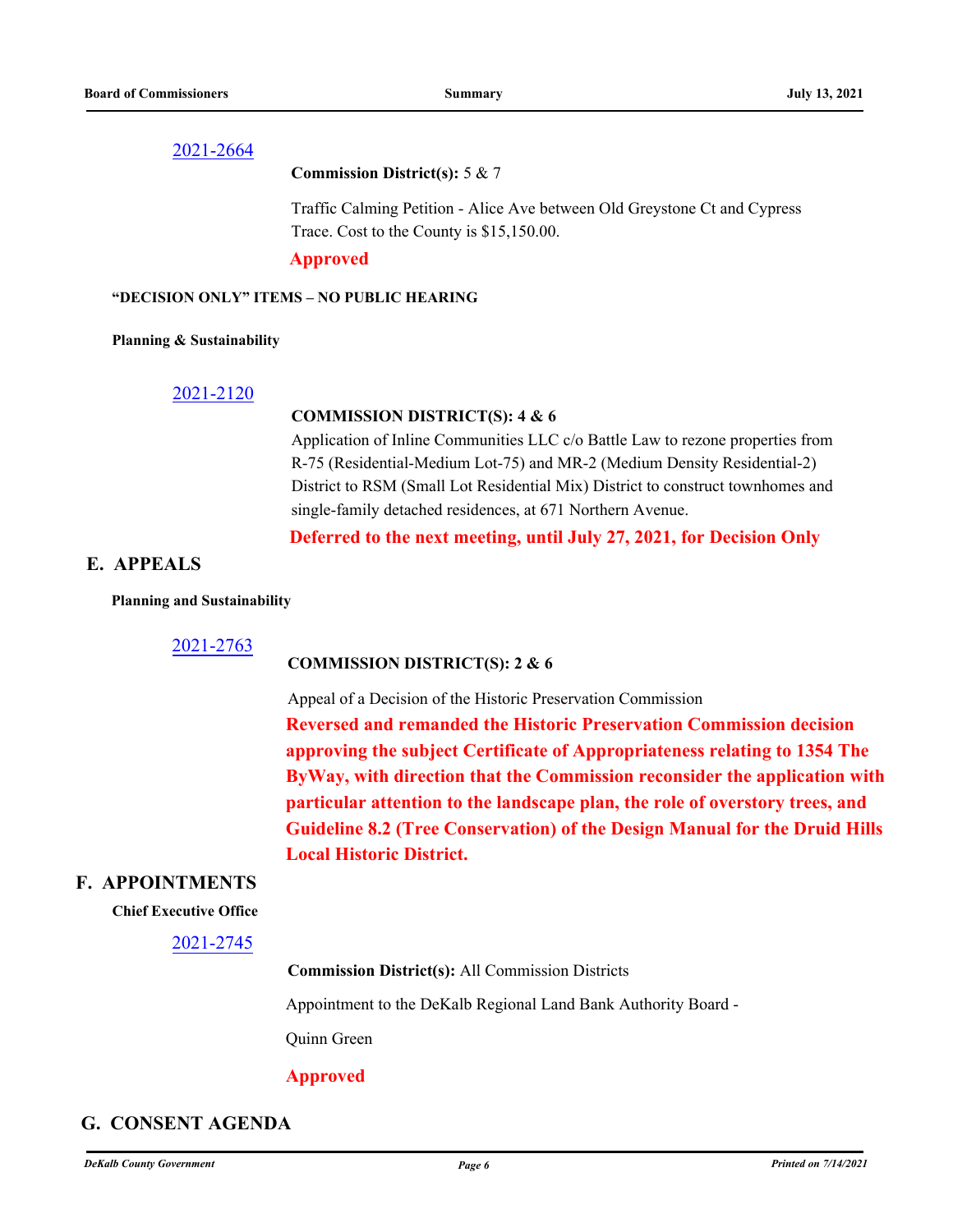#### **Airport**

| 2021-2740                     |                                                             |
|-------------------------------|-------------------------------------------------------------|
|                               | Commission District(s): Commission Districts 1 & 6          |
|                               | Standardized T-Hangar Lease Agreement with Andris R. Golde  |
|                               | <b>Approved</b>                                             |
|                               |                                                             |
| 2021-2741                     | Commission District(s): Commission Districts 1 & 6          |
|                               | Standardized T-Hangar Lease Agreement with Keith D. Mueller |
|                               | <b>Approved</b>                                             |
|                               |                                                             |
|                               |                                                             |
| 2021-2742                     | <b>Commission District(s):</b> Commission Districts 1 & 6   |
|                               | Standardized T-Hangar Lease Agreement with Richard Williams |
|                               | <b>Approved</b>                                             |
|                               |                                                             |
|                               |                                                             |
| 2021-2751                     | Commission District(s): Commission Districts 1 & 6          |
|                               | Standardized T-Hangar Lease Agreement with Andrew Julian    |
|                               | <b>Approved</b>                                             |
| <b>Board of Commissioners</b> |                                                             |

## [2021-2801](http://dekalbcountyga.legistar.com/gateway.aspx?m=l&id=/matter.aspx?key=9037)

## **Commission District(s):** All

Approval of Minutes for the July 6, 2021 Committee of the Whole Meeting

## **Approved**

**Board of Commissioners - District 7**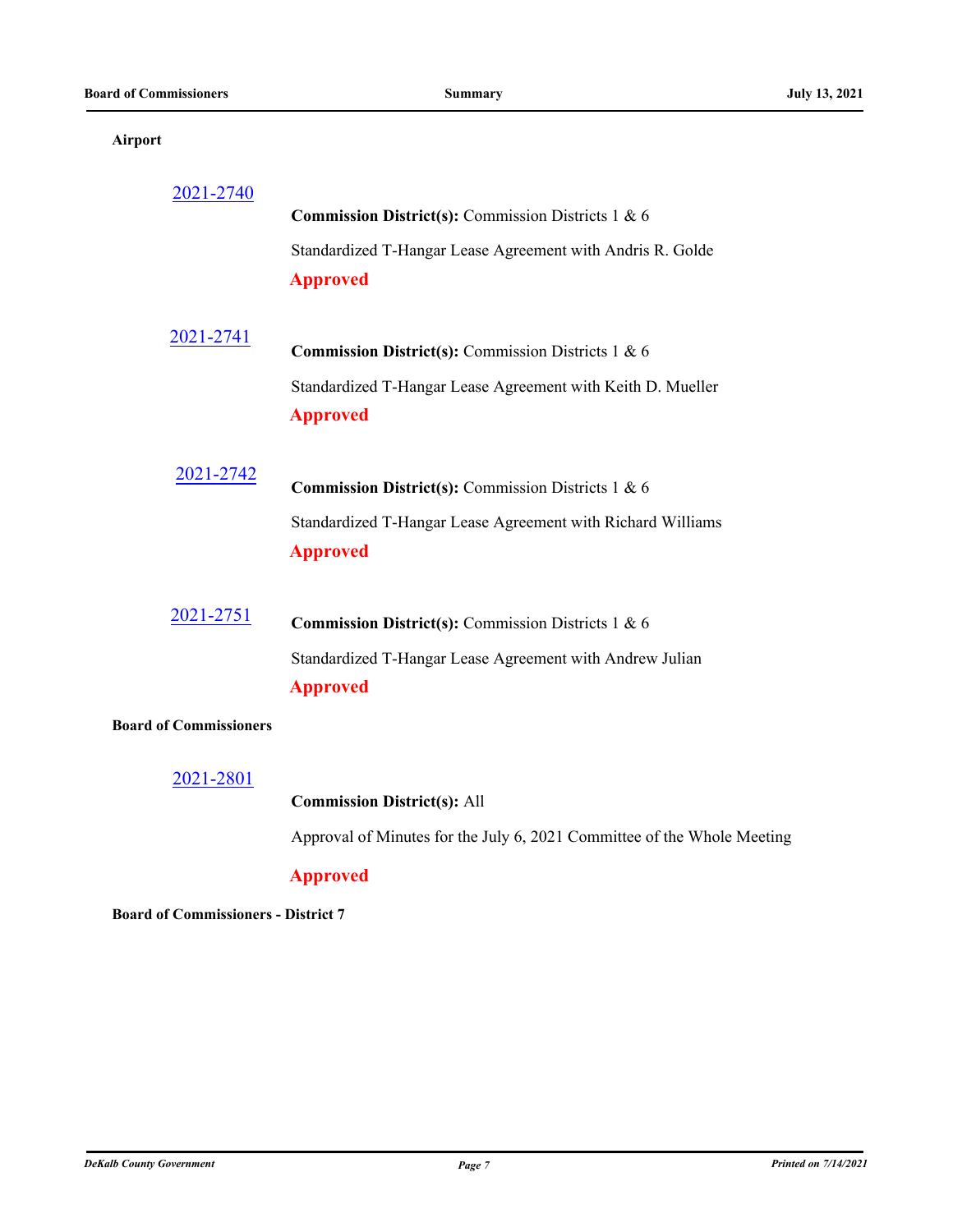**Commission District(s):** District 7

To appropriate \$25,000 of the District 7 American Rescue Plan grant funds to the DeKalb County Juvenile Justice Court to assist DeKalb juveniles with education, technology, counseling, and other wrap around services, as well as deliver quality programming to aid in the rehabilitation and redirection of at-risk youth in DeKalb County.

## **Approved**

## [2021-2816](http://dekalbcountyga.legistar.com/gateway.aspx?m=l&id=/matter.aspx?key=9052)

#### **Commission District(s):** District 7

To appropriate an amount not to exceed \$100,000 of District 7 American Rescue Plan grant funds assigned to the account reserved for District 7 for marketing that encourages citizens who might otherwise not get the vaccine to mitigate the public health emergency created by the COVID-19 pandemic.

## **Approved**

#### **Clerk to the Board of Commissioners and CEO**

## [2021-2736](http://dekalbcountyga.legistar.com/gateway.aspx?m=l&id=/matter.aspx?key=8972)

## **Commission District(s):** All

Approval of the Minutes of the Special Called Meeting of June 15, 2021

## **Approved**

#### [2021-2793](http://dekalbcountyga.legistar.com/gateway.aspx?m=l&id=/matter.aspx?key=9029)

## **Commission District(s):** All

Approval of the Minutes of the Board of Commissioners Meeting of June 22, 2021

## **Approved**

**District Attorney**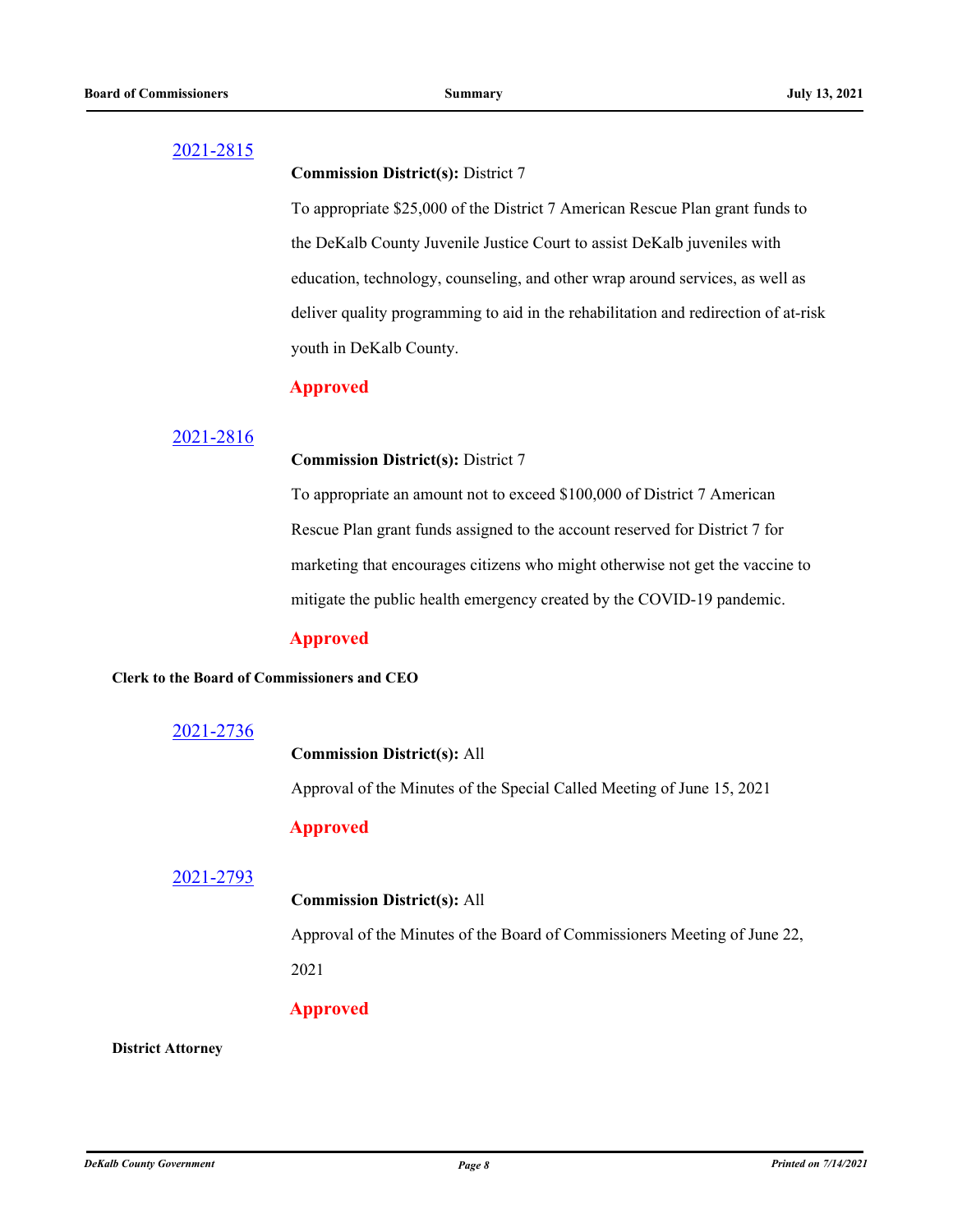#### **Commission District(s):** all

Acceptance of Additional \$38,804 for Sexual Assault Kit Initiative (SAKI) Grant to District Attorney's Office; no match required

#### **Approved**

#### [2021-2818](http://dekalbcountyga.legistar.com/gateway.aspx?m=l&id=/matter.aspx?key=9054)

### **Commission District(s):** all

Request for Additional Fleet for District Attorney's Office; grant funded, no additional funds required

#### **Approved**

#### **Recreation, Parks and Cultural Affairs**

#### [2021-2773](http://dekalbcountyga.legistar.com/gateway.aspx?m=l&id=/matter.aspx?key=9009)

**Commission District(s):** 4 and 7

Rename Redan Garcia Park to Chapman Farm and Redan Nature Preserve

## **Approved**

## [2021-2774](http://dekalbcountyga.legistar.com/gateway.aspx?m=l&id=/matter.aspx?key=9010)

**Commission District(s):** Districts 4 and 7

Rename Rowland Road Park to Split Creek Park

## **Approved**

## **H. PRELIMINARY ITEMS**

**Board of Commissioners - District 7**

#### [2021-2817](http://dekalbcountyga.legistar.com/gateway.aspx?m=l&id=/matter.aspx?key=9053)

**Commission District(s):** All Districts

A Resolution of The Governing Authority of DeKalb County, Georgia Opposing

Big Truck Size or Weight Increases

## **Deferred to the next meeting, until July 27, 2021**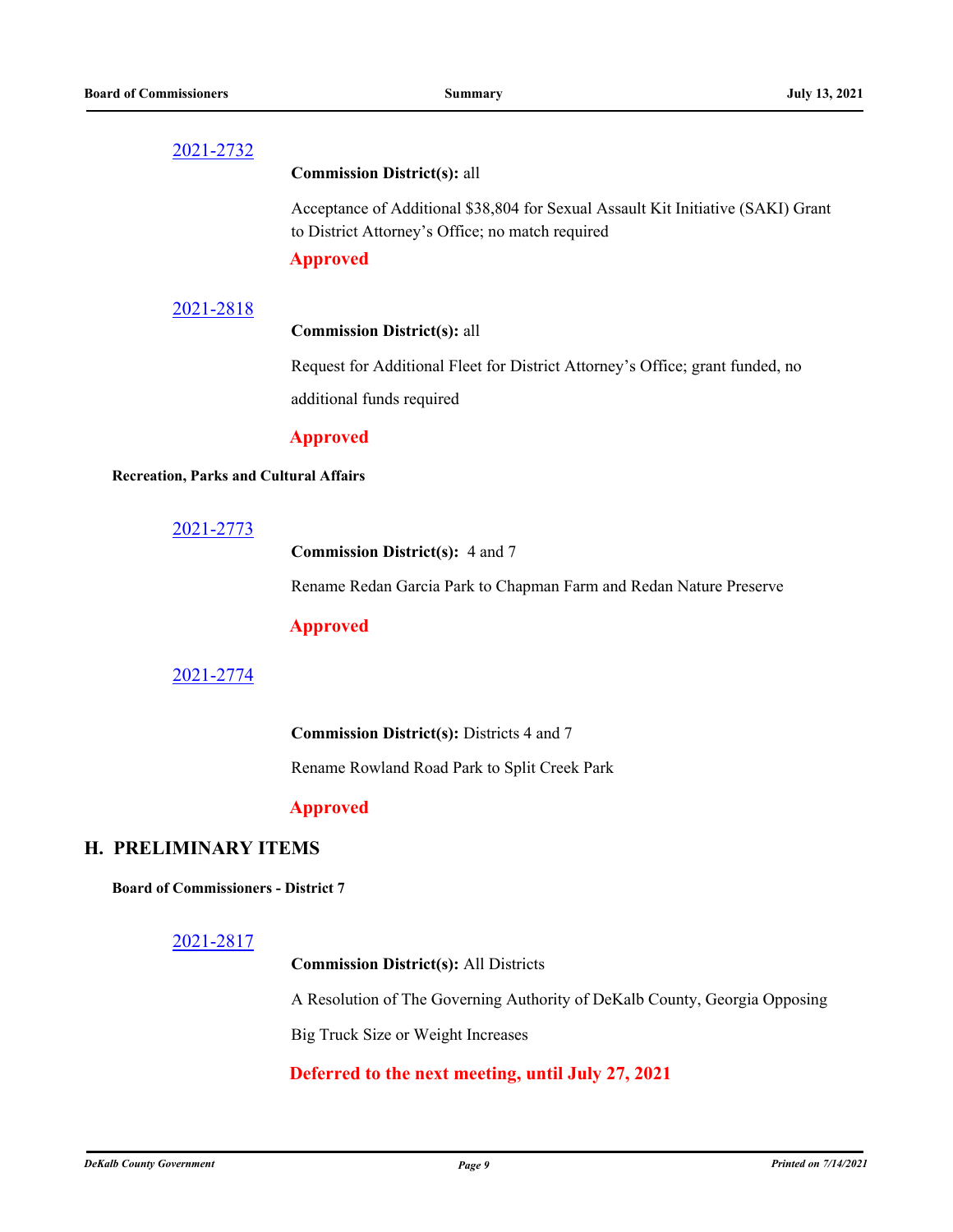#### **Chief Executive Office**

#### [2021-2776](http://dekalbcountyga.legistar.com/gateway.aspx?m=l&id=/matter.aspx?key=9012)

#### **Commission District(s):** All Commission Districts

An initial resolution authorizing the appointment of a placement agent in connection with the private placement pursuant to a competitive process and the issuance and sale by the County of its Tax Anticipation Notes (Federally Taxable), due December 15, 2021 in the aggregate principal amount not to exceed \$70,000,000 for the purposes of obtaining a temporary loan to pay current expenses during the 2021 calendar year.

## **Deferred to the next meeting and assigned to the Finance, Audit & Budget Committee(FAB), and return to the Board on July 27, 2021**

#### **Community Development**

### [2021-2665](http://dekalbcountyga.legistar.com/gateway.aspx?m=l&id=/matter.aspx?key=8901)

### **Commission District(s):** Serves All

Update to the 2019-2023 Consolidated Plan for the Department of Housing and Urban Development (HUD) Programs, including the 2021 Annual Action Plan - Federally Funded, No Cost to the County

## **Deferred to the next meeting, until July 27, 2021**

# [2021-2706](http://dekalbcountyga.legistar.com/gateway.aspx?m=l&id=/matter.aspx?key=8942) **Commission District(s):** Commission Districts 1 and 6 Approval of Contract with the City of Chamblee for the Hardee Avenue Sidewalk Project

## **Deferred to the next meeting, until July 27, 2021**

#### **Executive Assistant - Chief Operating Office**

### [2021-2694](http://dekalbcountyga.legistar.com/gateway.aspx?m=l&id=/matter.aspx?key=8930)

**Commission District(s):** All Commission Districts Authorizing the Reallocation of Funds Originally Derived from the Sale of Clark Harrison Building

## **Approved the substitute correcting the account number**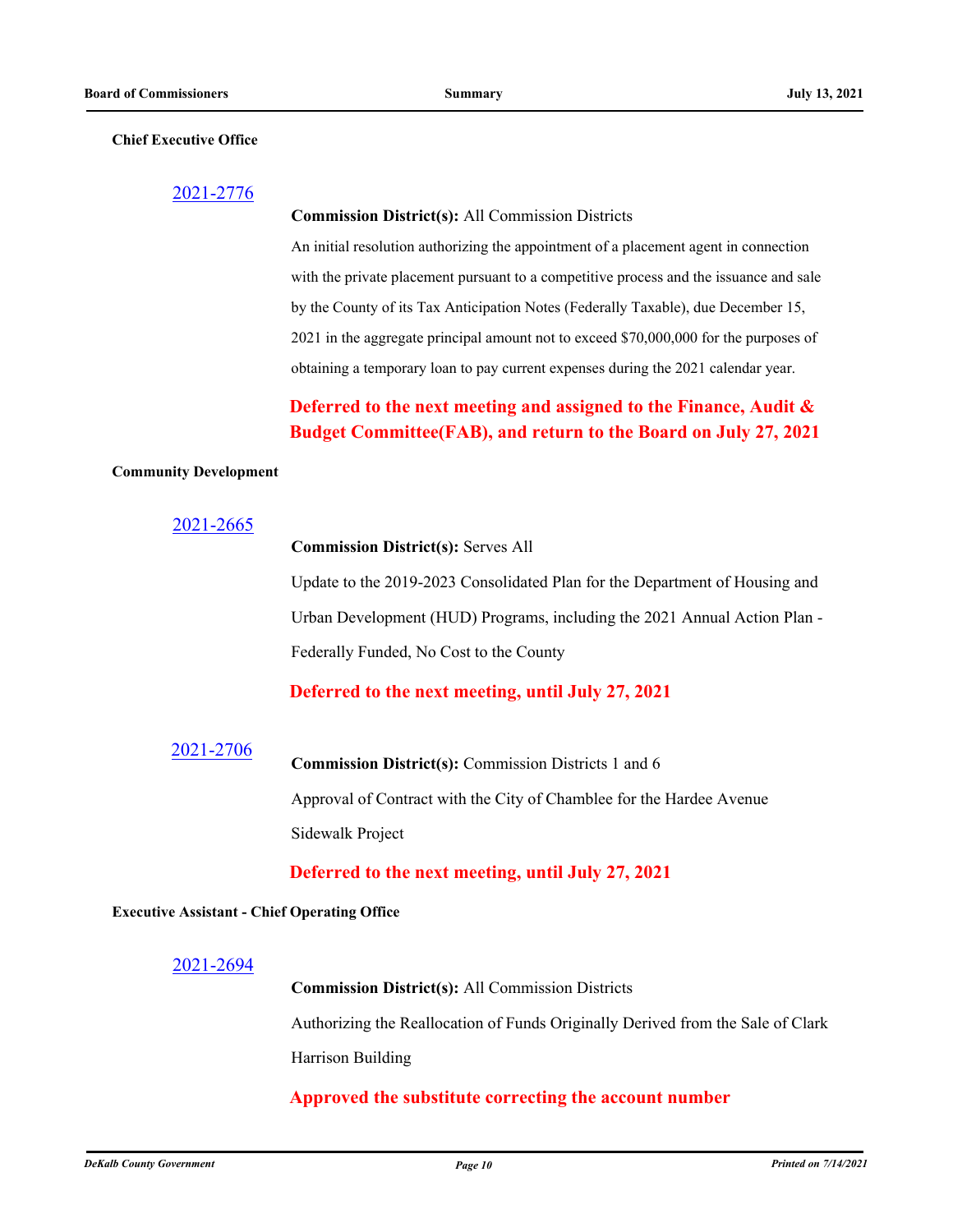#### **GIS Department**

| 2021-2693              |                                                                                |
|------------------------|--------------------------------------------------------------------------------|
|                        | Commission District(s): 1 & 6                                                  |
|                        | A Resolution to Declare County Real Property as Surplus and Authorize its Sale |
|                        | - 4046 Parsons Drive, Chamblee, GA, 30341, Parcel Identification Number        |
|                        | 18-334-01-082.                                                                 |
|                        | Deferred to the next meeting, until July 27, 2021                              |
| <b>Human Services</b>  |                                                                                |
| 2021-2673              |                                                                                |
|                        | <b>Commission District(s): All</b>                                             |
|                        | Revenue Contract between DeKalb County and the Georgia Department of           |
|                        | Human Services to provide Transportation Services to Seniors and Individuals   |
|                        | with Disabilities- at a Cost to the County of \$538,645.50                     |
|                        | Deferred to the next meeting, until July 27, 2021                              |
| <b>Police Services</b> |                                                                                |
| 2021-2444              |                                                                                |
|                        | <b>Commission District(s): All Commission Districts</b>                        |
|                        | Change Order No. 2 to Contract 06-900516 for Lease Agreement with ATC          |
|                        | Watertown LLC (Multiyear)                                                      |

# **Approved the substitute**

## [2021-2700](http://dekalbcountyga.legistar.com/gateway.aspx?m=l&id=/matter.aspx?key=8936)

**Commission District(s):** All Commission Districts Acceptance of Federal Forfeiture Property - Police Services

# **Approved**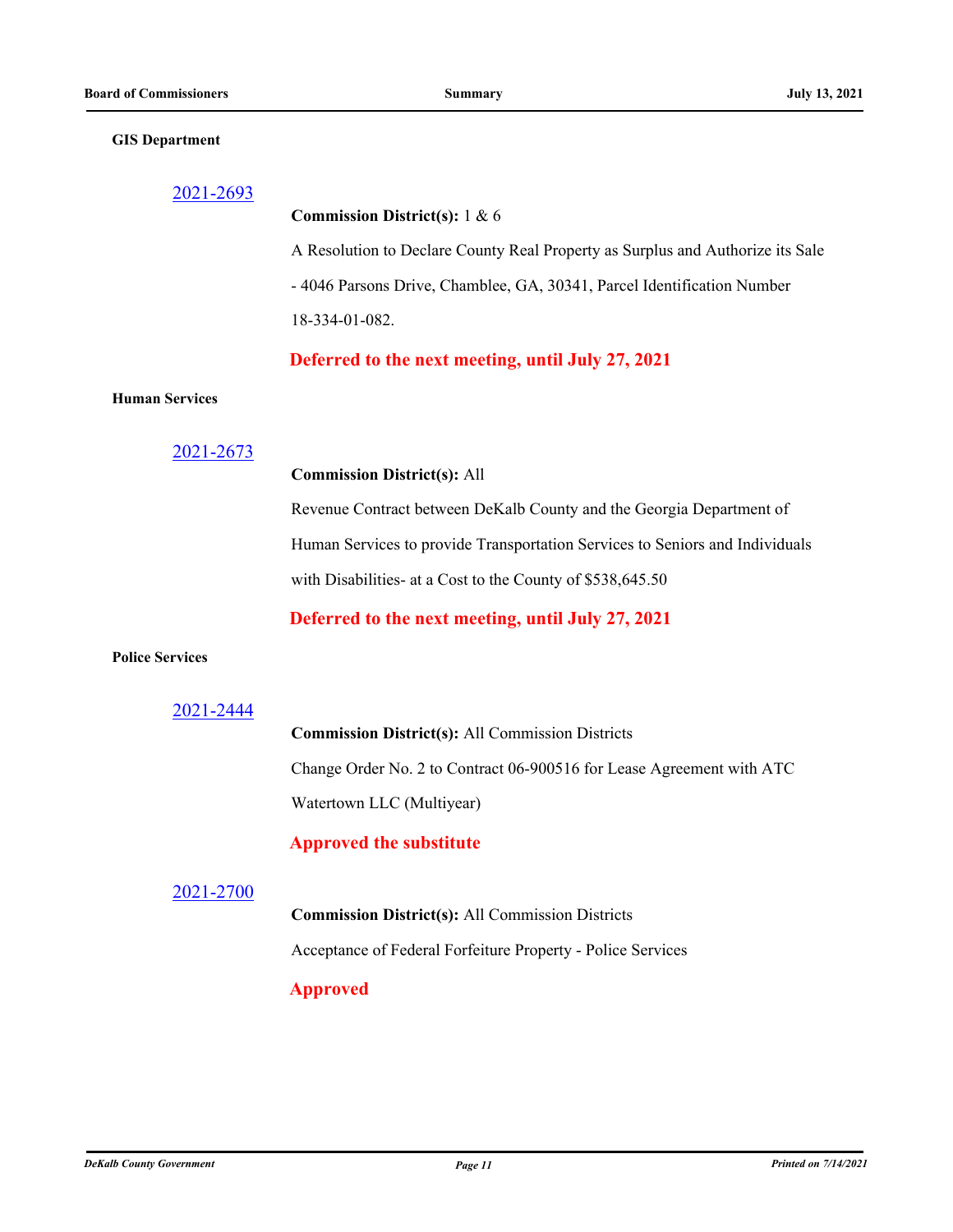**Commission District(s):** Commission Districts 1 and Super District 7 Option to Renew Contract No. 1197126 (previous Contract No. 12-902427) - Lease Agreement 2156 Flintstone Drive, Tucker GA 30084

**Deferred to the next meeting, until July 27, 2021**

#### **Public Works - Roads & Drainage**

### [2021-2688](http://dekalbcountyga.legistar.com/gateway.aspx?m=l&id=/matter.aspx?key=8924)

**Commission District(s):** Commission District 1

Approve Placement of Embry Hills (Sign Toppers) Signage within DeKalb County Right-of-Way Embry Hills

## **Approved**

#### **Public Works - Transportation**

**Commission District(s):** 3, 6 and 7

Georgia Power Maintenance Agreement for Roadway Lighting at the Flat Shoals Road at I-285 Interchange

## **Approved**

## [2021-2735](http://dekalbcountyga.legistar.com/gateway.aspx?m=l&id=/matter.aspx?key=8971)

**Commission District(s):** 1, 3, 4, 5, 6 & 7

GDOT Funding for Pavement Marking Safety Upgrades

### **Approved**

#### **Purchasing & Contracting**

*Purchasing & Contracting - to ERPS Committee*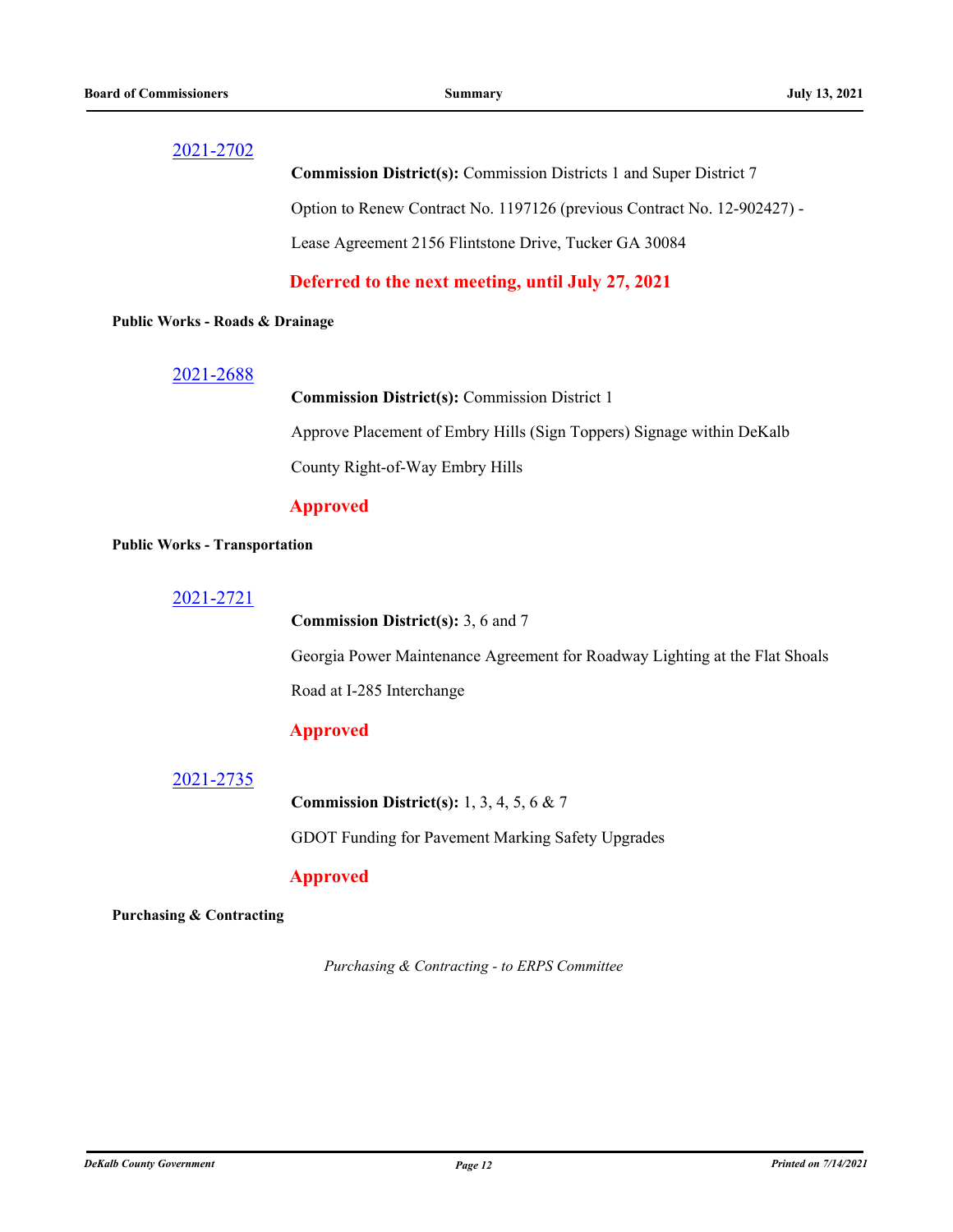## [2021-2620](http://dekalbcountyga.legistar.com/gateway.aspx?m=l&id=/matter.aspx?key=8856) **Commission District(s): ALL**

CA - Sourcewell Cooperative Contract No. GA-ST07-040820-JLC State of Georgia - Indefinite Quantity Construction Contract for use by Fire Rescue (FR). This contract consists of the purchase, installation, and project management to construct Plymovent Vehicle Exhaust Systems at County Fire Stations. Awarded to Johnson-Laux Construction LLC. Amount Not To Exceed: \$1,068,788.11.

## **Approved**

*Purchasing & Contracting - to OPS Committee*

#### [2021-2708](http://dekalbcountyga.legistar.com/gateway.aspx?m=l&id=/matter.aspx?key=8944) **Commission District(s): All**

CO - Change Order No. 1 to Contract No. 1149305 for Landscape Maintenance Services - Public Grounds and Parks (Annual Contract with 2 Options to Renew): for use by the Departments of Recreation, Parks and Cultural Affairs (RPCA), Facilities Management (FM), Public Works Sanitation-Beautification and Watershed Management (DWM). This contract consists of providing various landscape maintenance services for County sites. Awarded to Art-scape, Inc. Amount Not To Exceed: \$16,730.00.

## **Approved**

#### [2021-2723](http://dekalbcountyga.legistar.com/gateway.aspx?m=l&id=/matter.aspx?key=8959) **Commission District(s): ALL**

CA - Kronos Technical Software and Equipment Support Services: for use by the Department of Innovation and Technology (DoIT). Consists of piggybacking off the competitively let OMNIA Partners Contract No. 18220 for the renewal of the software, hardware, support, and maintenance of Kronos equipment. Awarded to Kronos, Inc. Amount Not To Exceed: \$138,351.05.

## **Approved**

*Purchasing & Contracting - to PECS Committee*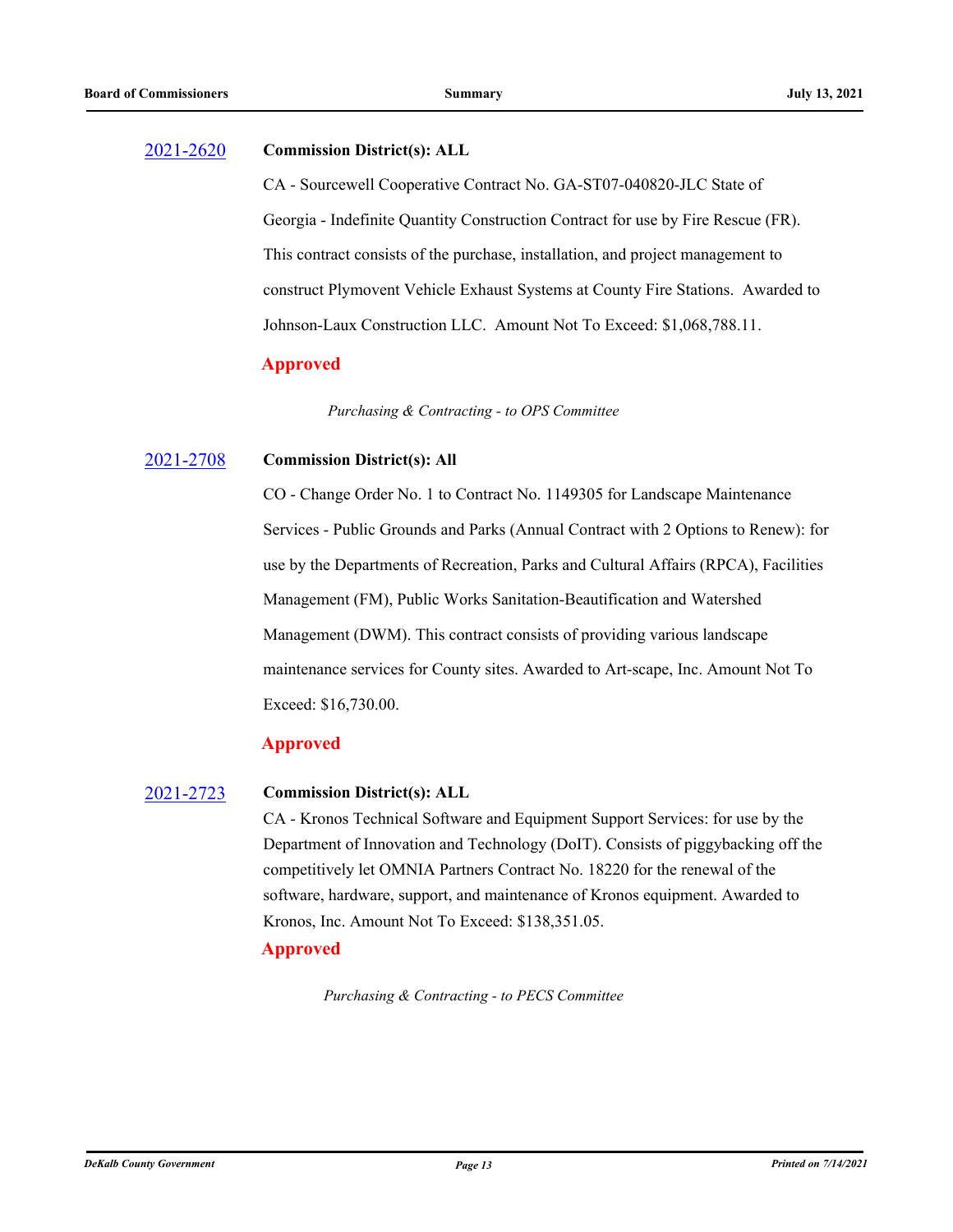#### [2021-2574](http://dekalbcountyga.legistar.com/gateway.aspx?m=l&id=/matter.aspx?key=8810) **Commission District(s): 3 and 6**

CA - Cooperative Agreement No. 060518-CSC: Athletic Surfacing with Related Materials, Supplies, Installation and Services for use by the Department of Recreation, Parks and Cultural Affairs. This contract consists of the design, purchase, construction, and installation of recreational wood flooring at Exchange Intergenerational Center: Awarded to: Southeastern Surfaces & Equipment. Amount Not To Exceed: \$176,295.00.

**Deferred to the next meeting, until July 27, 2021**

#### [2021-2592](http://dekalbcountyga.legistar.com/gateway.aspx?m=l&id=/matter.aspx?key=8828) **Commission District(s): All**

RES - Invitation No. 19-101126 In-Home Services for Seniors (Annual Contract with 4 Options to Renew): for use by the Department of Human Services (HS). Consists of the provision of personal care tasks, homemaker tasks and respite tasks as supportive services to allow seniors to age at home. This request is to rescind the award to Medi Caregivers, Inc.

## **Deferred to the next meeting, until July 27, 2021**

#### [2021-2691](http://dekalbcountyga.legistar.com/gateway.aspx?m=l&id=/matter.aspx?key=8927) **Commission District(s): All**

REN - Demolition of Residential and Commercial Buildings (Annual Contract - 1st Renewal of 2 Options to Renew): Contract Nos.: 1220672 and 1220675 for use by the Department of Recreation, Parks and Cultural Affairs (RPCA). These contracts consist of asbestos abatement, demolition of commercial and residential buildings and debris removal. Awarded to: Complete Demolition Service, LLC and Diversified Environmental Management, Inc. Total Amount Not To Exceed: \$70,000.00.

## **Deferred to the next meeting, until July 27, 2021**

*Purchasing & Contracting - to PWI Committee*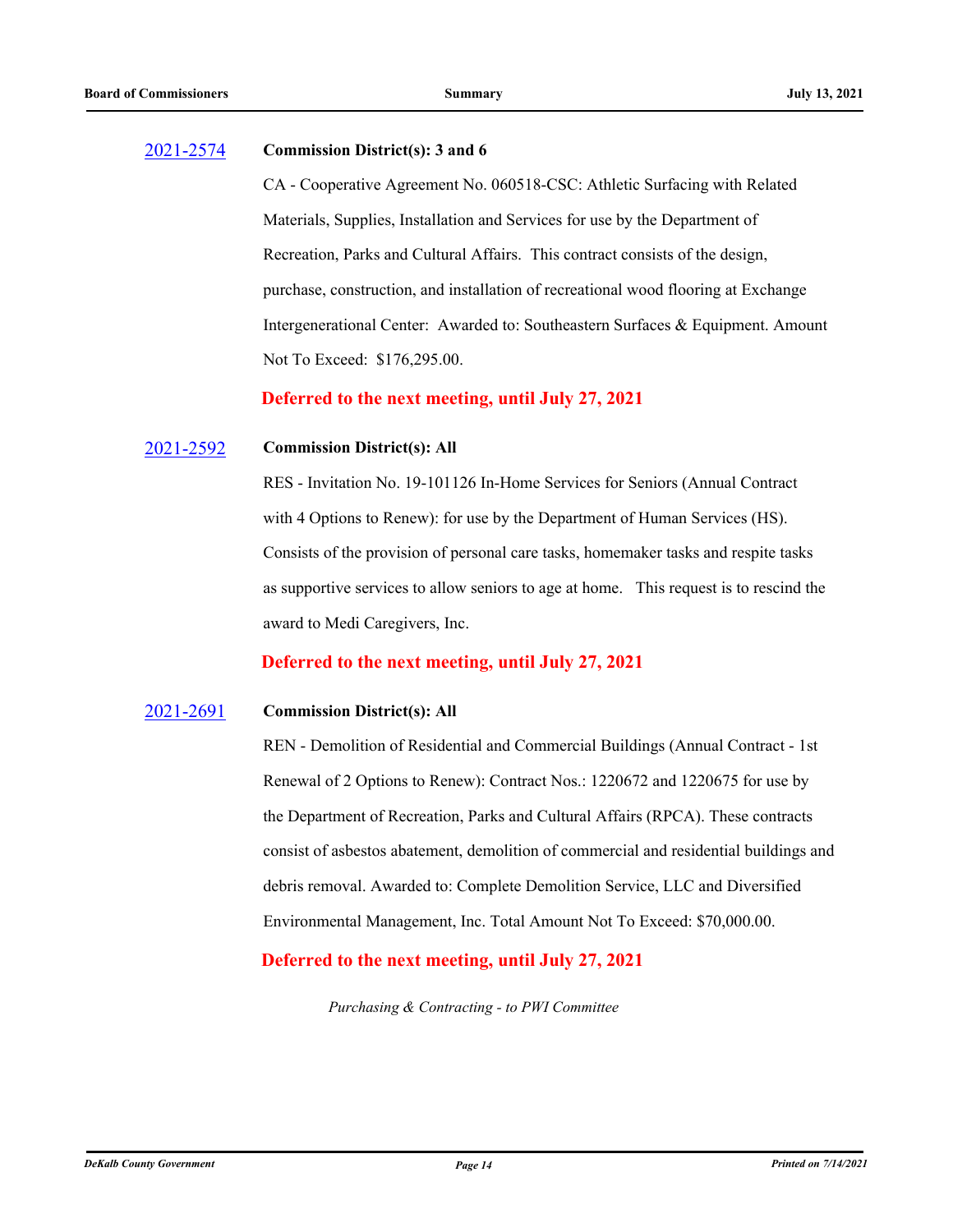#### [2021-2670](http://dekalbcountyga.legistar.com/gateway.aspx?m=l&id=/matter.aspx?key=8906) **Commission District(s): All**

LB - Invitation No. 20-101319 Crane Services (Three (3) Year Multiyear Contract): for use by the Department of Watershed Management (DWM). Consists of the provision of crane services. Recommend award to the sole bidder who is responsive and responsible: Phoenix Crane Service, Inc. Amount Not to Exceed: \$817,875.00.

## **Approved**

#### [2021-2672](http://dekalbcountyga.legistar.com/gateway.aspx?m=l&id=/matter.aspx?key=8908) **Commission District(s): ALL**

RFP - Request for Proposals No. 20-500558 On Call Soils & Materials Testing, Surveying Services and Structural Analysis (Multiyear Contract): for use by the Departments of Facilities Management (FM), Recreation, Parks and Cultural Affairs (RPCA), Public Works-Transportation, Public Works-Roads & Drainage and Department of Waste Management (DWM). Consists of providing geotechnical and geo-environmental evaluations for evaluating the engineering constructability and/or potential environmental risks of multiple sites throughout the County. Recommend award to the four (4) highest scoring proposers: MATRIX Engineering Group, Inc., Corporate Environmental Risk Management, LLC (CERM), ACCURA Engineering & Consultant Services, Inc. and United Consulting Group, Ltd. Total Amount Not To Exceed: \$830,000.00.

## **Approved**

#### [2021-2703](http://dekalbcountyga.legistar.com/gateway.aspx?m=l&id=/matter.aspx?key=8939) **Commission District(s): ALL**

CA-350 HP Crawler Dozer: for use by Public Works-Fleet Management to be used by Public Works-Sanitation. Consists of piggybacking off the competitively let Sourcewell Contract No. 032119-JDC to purchase two (2) 350 hp (horsepower) crawler dozers. These units are used to prepare the landfill site, build access roads and to perform various other tasks. Awarded to Flint Equipment Co. Amount Not To Exceed: \$1,498,116.00.

## **Approved**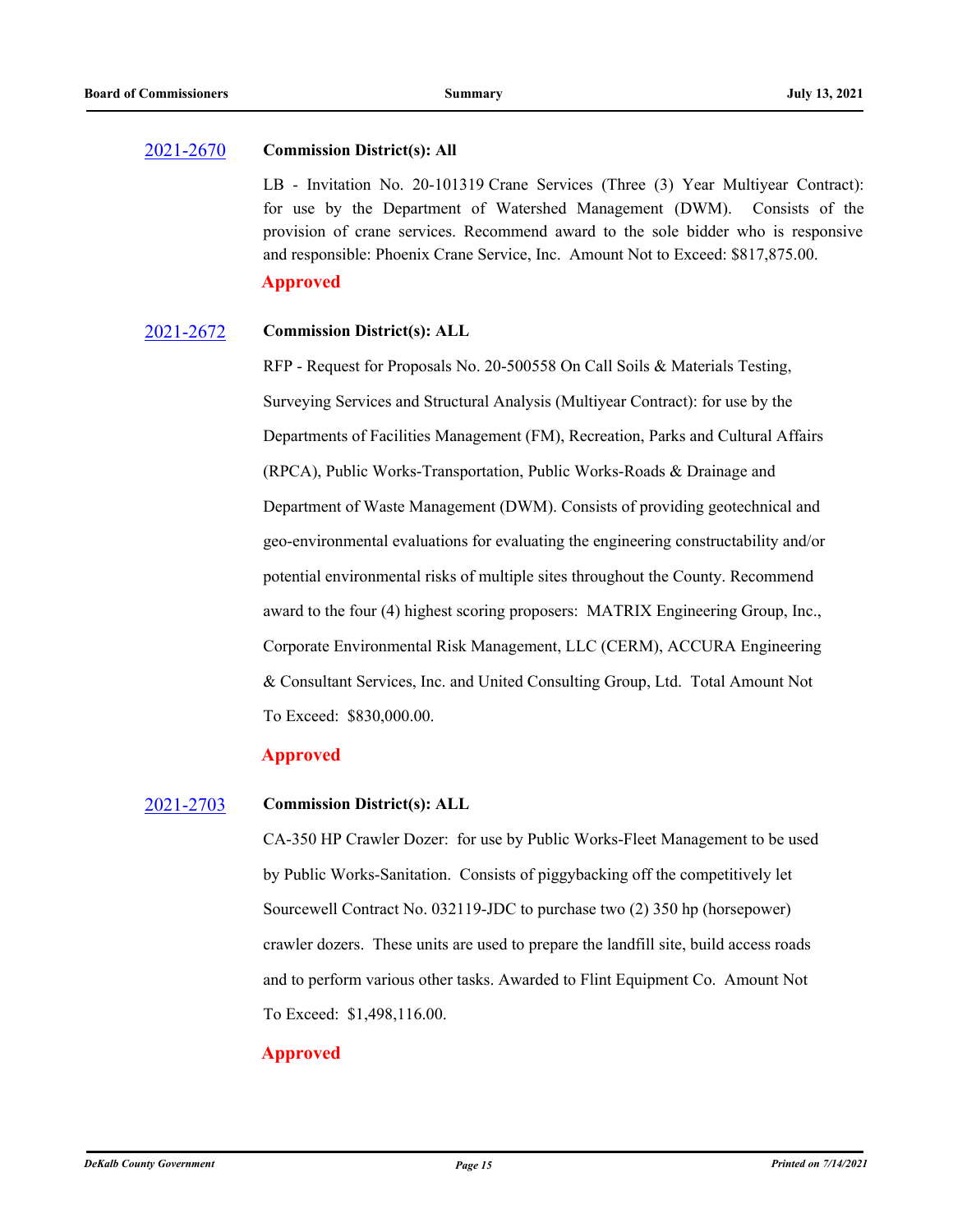### [2021-2731](http://dekalbcountyga.legistar.com/gateway.aspx?m=l&id=/matter.aspx?key=8967) **Commission District(s): ALL**

LB - Invitation No. 21-100917 Rock Crushing (Annual Contract with 2 Options to Renew): for use by Public Works - Sanitation. Consists of crushing rock, granite, stone and hauling materials to and from the Seminole Road Landfill. Recommend award to the sole bidder who was responsive and responsible: K&T Installers, LLC. Amount Not To Exceed: \$178,050.00.

## **Approved**

#### **Recreation, Parks and Cultural Affairs**

### [2021-2775](http://dekalbcountyga.legistar.com/gateway.aspx?m=l&id=/matter.aspx?key=9011)

**Commission District(s):** Districts 4 and 6

Avondale Dunaire Master Plan

## **Deferred to the next meeting, until July 27, 2021**

#### **Watershed Management**

#### [2021-2709](http://dekalbcountyga.legistar.com/gateway.aspx?m=l&id=/matter.aspx?key=8945)

#### **Commission District(s):** 2 & 6

Georgia Department of Transportation Contract Item Agreement - Water and Sewer Facilities Project PI M005990 State Route 42 from City Street 2873/Briarcliff Place to State Route 13/US 23 in DeKalb County - Resurfacing

## **Approved**

## [2021-2712](http://dekalbcountyga.legistar.com/gateway.aspx?m=l&id=/matter.aspx?key=8948)

### **Commission District(s):** 2 & 6

Georgia Department of Transportation Contract Item Agreement - Water and Sewer Facilities Project PI 0015629 State Route 236 from Leafmore Place to Pangborn Road in DeKalb County

## **Approved**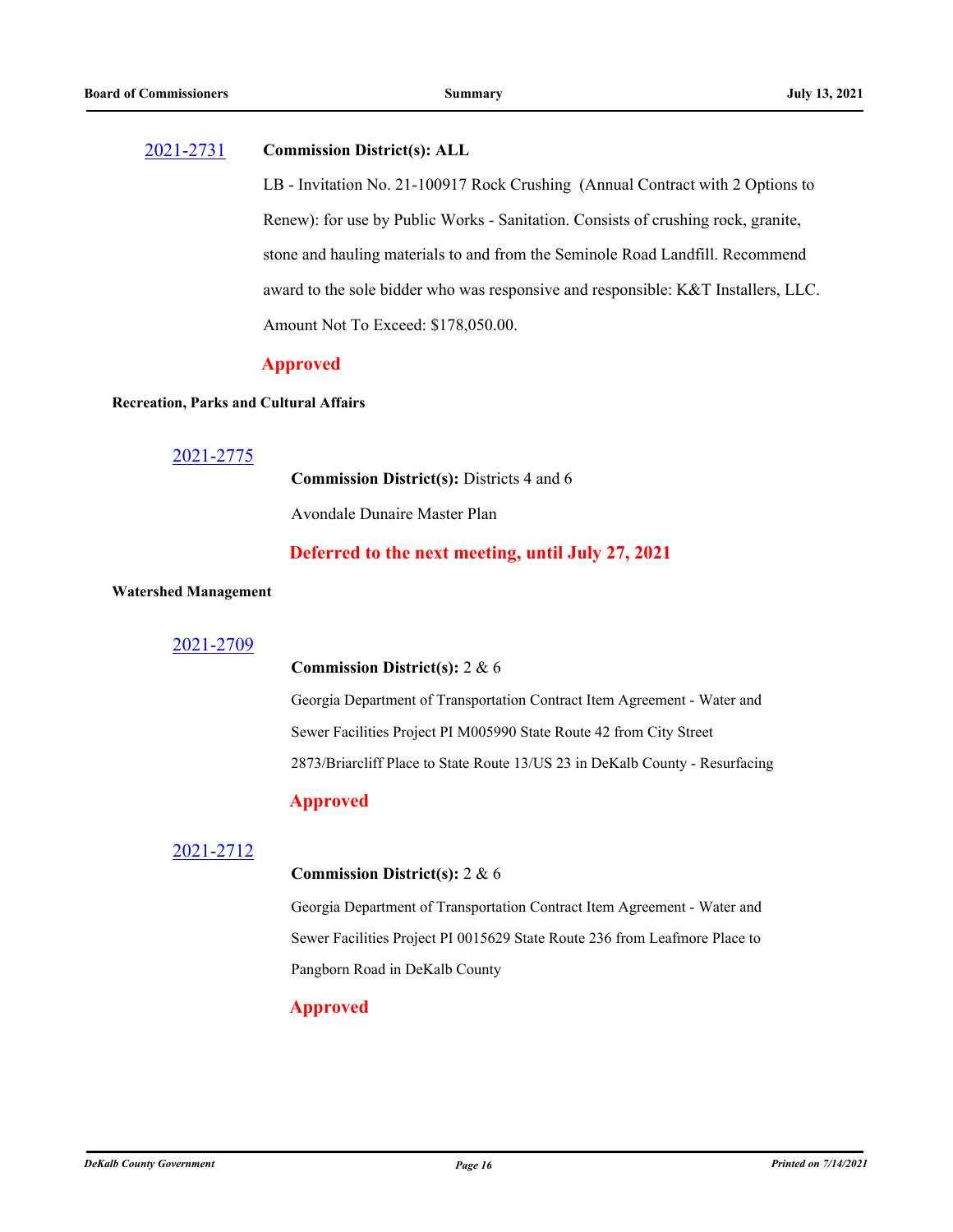| 2021-2850 |                                                                                                                                                                                          |
|-----------|------------------------------------------------------------------------------------------------------------------------------------------------------------------------------------------|
|           | <b>Commission District(s): All</b>                                                                                                                                                       |
|           | Add an Item                                                                                                                                                                              |
|           | <b>Approved</b>                                                                                                                                                                          |
|           |                                                                                                                                                                                          |
| 2021-2851 | <b>Commission District(s): All</b>                                                                                                                                                       |
|           | A Request To Consider Establishing an Annual Traffic Count Program                                                                                                                       |
|           | Deferred for 45 days and assigned to the Planning, Economic<br><b>Development &amp; Community Services Committee (PECS), and return to</b><br>the Board on August 24, 2021               |
| 2021-2852 | <b>Commission District(s): All</b>                                                                                                                                                       |
|           | Add an Item                                                                                                                                                                              |
|           | <b>Approved</b>                                                                                                                                                                          |
| 2021-2853 | <b>Commission District(s): All</b><br>A Request to Consider Establishing a Sidewalk Mapping System                                                                                       |
|           | Deferred for 45 days and assigned to the Planning, Economic<br><b>Development &amp; Community Services Committee (PECS), and return to</b><br>the Board on August 24, 2021               |
| 2021-2854 |                                                                                                                                                                                          |
|           | <b>Commission District(s): All</b>                                                                                                                                                       |
|           | Add an item                                                                                                                                                                              |
|           | <b>Approved</b>                                                                                                                                                                          |
| 2021-2855 | A Request To Consider Establishing a County Website Updates<br>Deferred for 30 days and assigned to the County Operations Committee<br>(OPS), and return to the Board on August 10, 2021 |
| 2021-2856 | <b>Commission District(s): All</b>                                                                                                                                                       |
|           | Add an Item                                                                                                                                                                              |
|           | <b>Approved</b>                                                                                                                                                                          |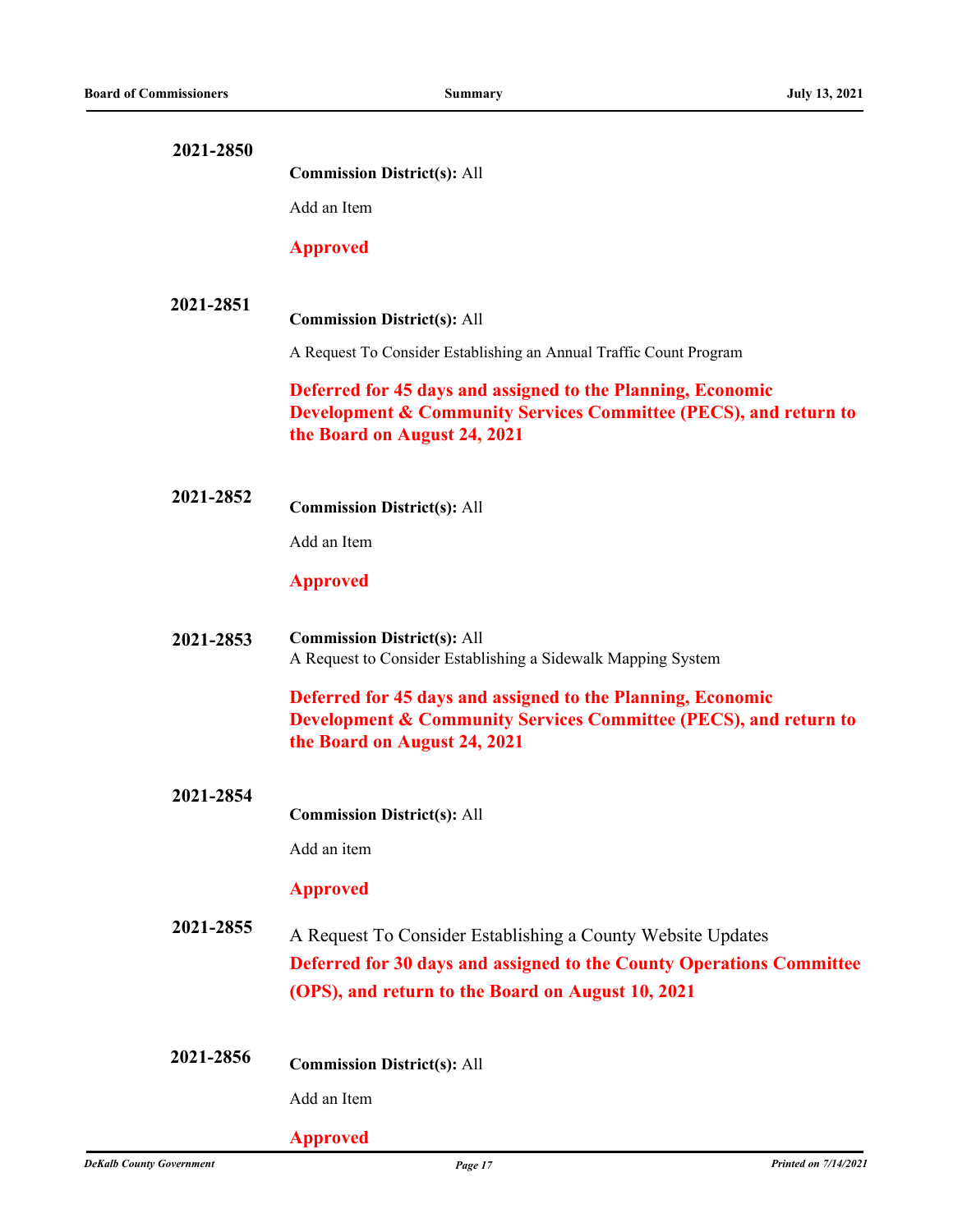| 2021-2857 |                                                                                                                                             |
|-----------|---------------------------------------------------------------------------------------------------------------------------------------------|
|           | <b>Commission District(s): All</b>                                                                                                          |
|           | A Resolution By The Governing Authority Of DeKalb County, Georgia, To                                                                       |
|           | Encourage The Pension Board To Add Environmental, Social, And Governance                                                                    |
|           | Factors Language To The DeKalb County Pension Plan Investment Policy                                                                        |
|           | Statement                                                                                                                                   |
|           | Deferred to the next meeting and assigned to the Finance, Audit $\&$<br>Budget Committee (FAB), and returning to the Board July 27,<br>2021 |
| 2021-2858 | <b>Commission District(s): All</b>                                                                                                          |
|           | Add an Item                                                                                                                                 |
|           | <b>Approved</b>                                                                                                                             |
| 2021-2859 | <b>Commission District(s): All</b>                                                                                                          |
|           | Appropriation of American Rescue Plan Act Funding to fund Retention Bonuses                                                                 |
|           | for Public Safety Employees                                                                                                                 |
|           | <b>Approved</b>                                                                                                                             |
| 2021-2860 | Add Item                                                                                                                                    |
|           | <b>Approved</b>                                                                                                                             |
| 2021-2861 | <b>Commission District(s): All</b>                                                                                                          |
|           | Appropriation of American Rescue Plan Act Funding to the Community Service                                                                  |
|           | Board                                                                                                                                       |
|           | <b>Approved</b>                                                                                                                             |
| 2021-2862 | <b>Commission District(s): All</b>                                                                                                          |
|           | Add an Item                                                                                                                                 |
|           |                                                                                                                                             |
|           | <b>Approved</b>                                                                                                                             |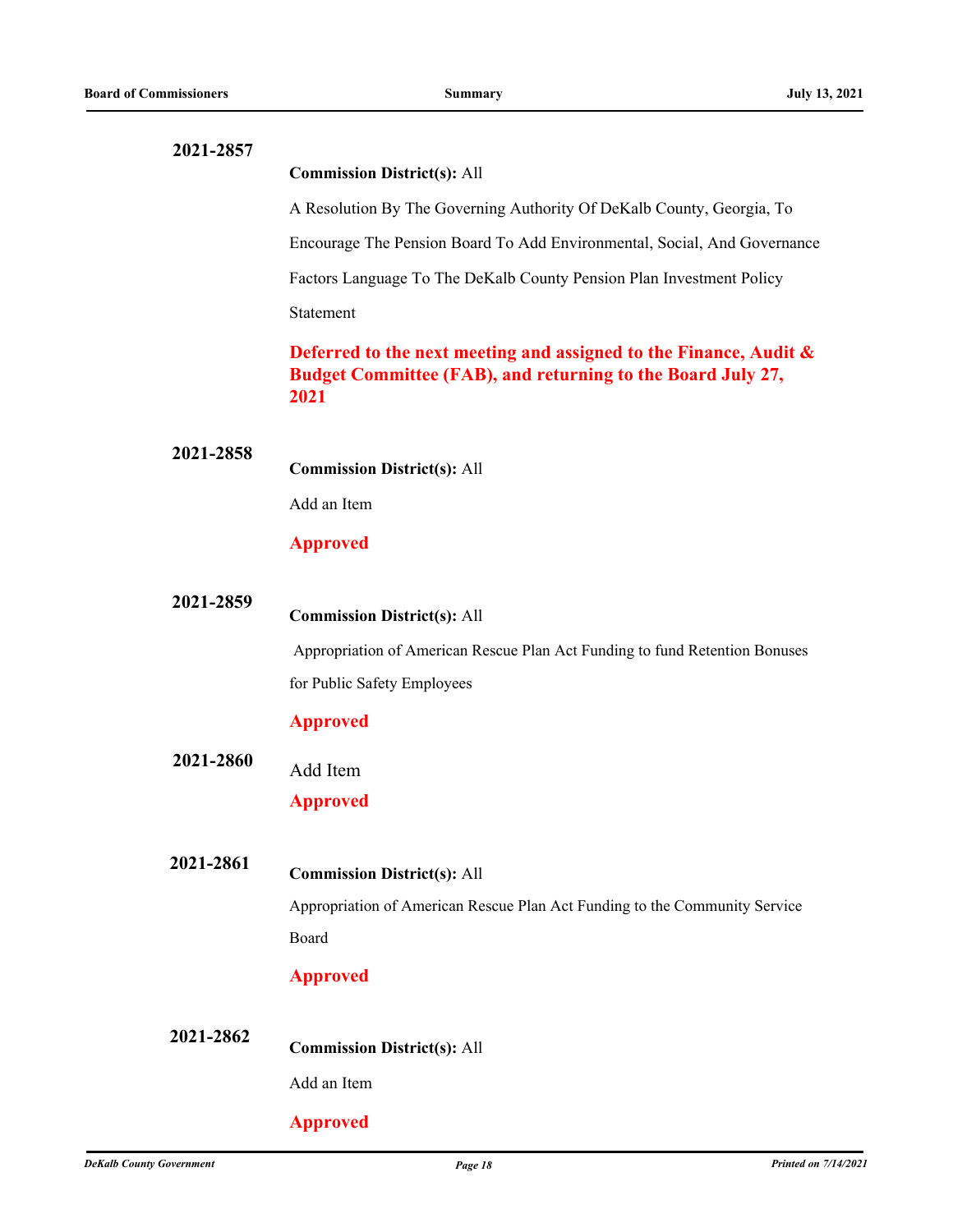#### **Commission District(s):** District 7

To appropriate an amount not to exceed \$50,000 of District 7 American Rescue Plan grant funds assigned to the account reserved for District 7 to provide communications and targeted messaging to DeKalb residents to mitigate the public health emergency created by the COVID-19 pandemic.

#### **Approved**

## **I. ITEMS FOR DECISION BY THE BOARD**

#### **Board of Commissioners**

## [2021-2400](http://dekalbcountyga.legistar.com/gateway.aspx?m=l&id=/matter.aspx?key=8636)

**Commission District(s):** All Districts

Resolution of the Governing Authority of DeKalb County, Georgia Expressing Condemnation of Hate Crimes, Misogyny and Discrimination Targeting Members of the Asian American and Pacific Islander Communities.

## **Deferred to the next meeting, until July 27, 2021**

#### [2021-2598](http://dekalbcountyga.legistar.com/gateway.aspx?m=l&id=/matter.aspx?key=8834)

**Commission District(s):** All Commission Districts DeKalb County No Net Loss of Trees Policy

**Deferred to the next meeting, until July 27, 2021**

#### **Board of Commissioners - District 2**

#### [2021-2369](http://dekalbcountyga.legistar.com/gateway.aspx?m=l&id=/matter.aspx?key=8605)

**Commission District(s):** Districts 2 and 6

Resolution Conveying the Policy of the DeKalb County Governing Authority

Concerning Property Tax Abatement for the Manor Druid Hills Apartment/

Hotel/Medical Office Project in the City of Brookhaven

**Deferred to the next meeting, until July 27, 2021**

#### **Board of Commissioners - District 4**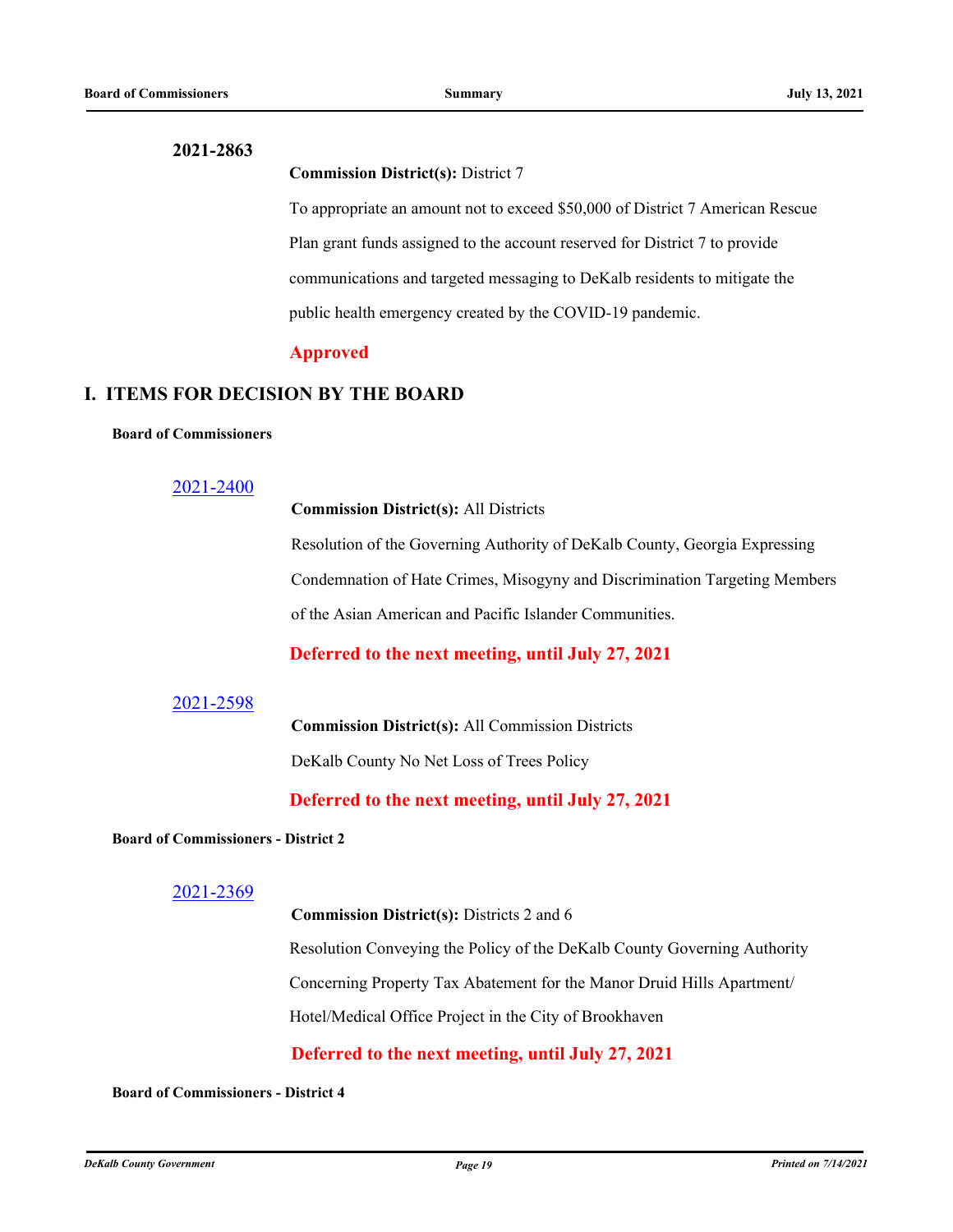#### **Commission District(s):** All Districts

Implementation of an ordinance to allow for a framework for the County to consider public private partnerships as contemplated by O.C.G.A. Sections 36-91-110 through 36-110-119.

## **Deferred 45 days, until August 24, 2021**

#### **Clerk to the Board of Commissioners and CEO**

[2021-2707](http://dekalbcountyga.legistar.com/gateway.aspx?m=l&id=/matter.aspx?key=8943)

#### **Commission District(s):** All

Approval of the Minutes of the Board of Commissioners Meeting of June 8, 2021

#### **Approved**

#### **Community Development**

#### 2021-2652

**Commission District(s):** Commission Districts 3 and 6

Approval of Contract with Scottdale Early Learning Center, Inc. - Facility

Renovations

#### **Approved**

#### **District Attorney**

[2021-2682](http://dekalbcountyga.legistar.com/gateway.aspx?m=l&id=/matter.aspx?key=8918)

**Commission District(s):** all

Acceptance of \$147,289 for Law Enforcement De-escalation Training Grant to District Attorney's Office; no match required

## **Approved**

#### **Purchasing & Contracting**

*Purchasing & Contracting - to PECS Committee*